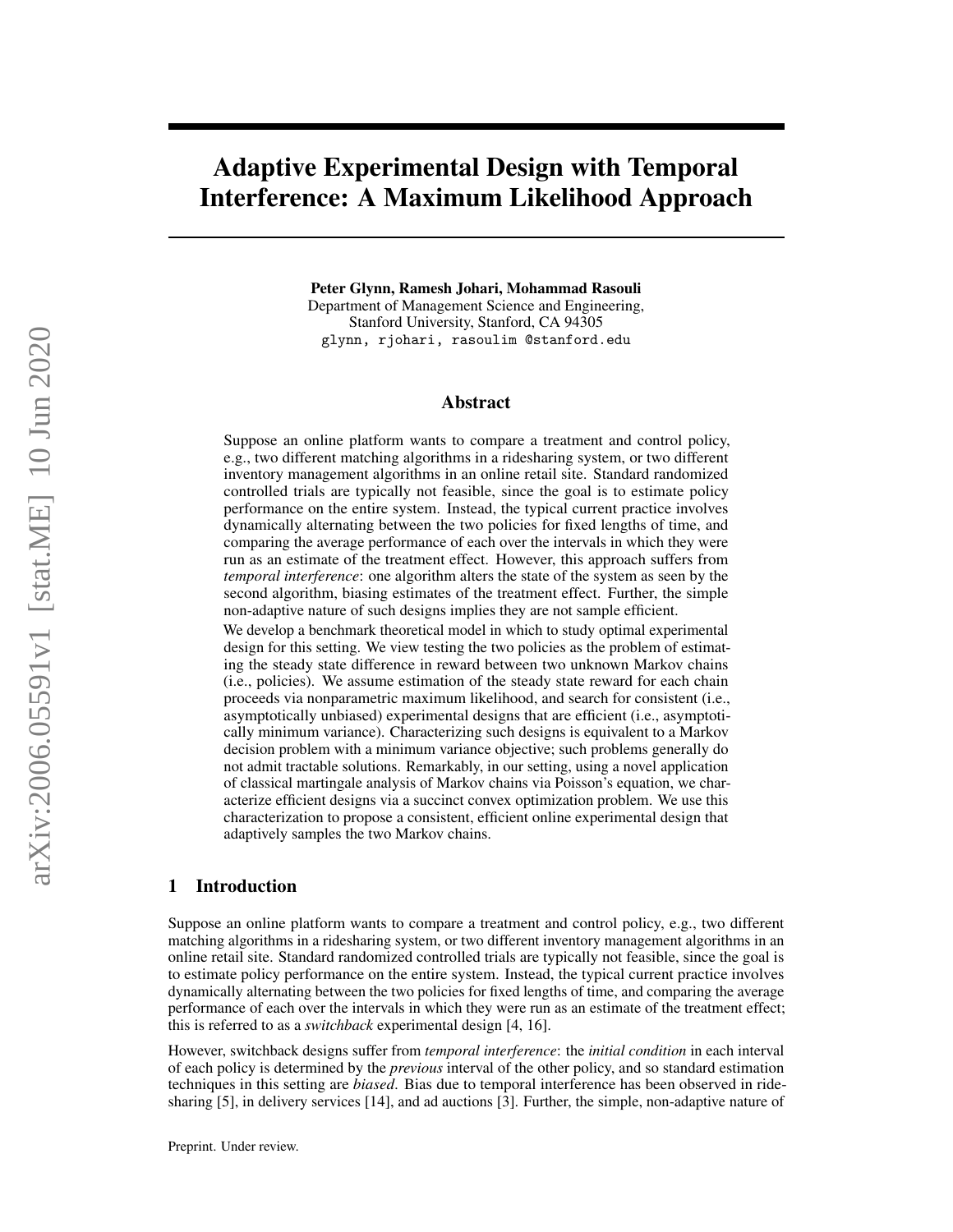such designs implies they are not *sample efficient*. Optimal consistent, efficient experimental design in this setting has remained a significant theoretical and practical challenge.

Our paper provides an optimal experimental design within a benchmark theoretical model for settings with temporal interference (Section [2\)](#page-1-0). The central challenge posed by temporal interference is the following: we are effectively allowed only one real-world run of the system, with only finitely many observations. On the other hand, we need to use this single run to estimate performance of *both* the systems induced by each of the treatment and control policies. We model the problem by viewing each policy as its own *Markov chain* on a common underlying state space. The experimental design problem is then to estimate the difference in the steady state reward under the treatment and control Markov chains, using only one run of the system, and without prior knowledge of any of the parameters of either policy or their rewards.

Our key contribution is a characterization of consistent and asymptotically efficient policies when estimation proceeds via maximum likelihood. In particular, we model the unknowns nonparametricaly, and use an associated nonparametric maximum likelihood estimator (MLE; Section [3\)](#page-3-0). At any time step, given the current system state, the experimental design chooses which chain to sample. We restrict attention to policies that satisfy a weak regularity requirement we call *time-average regularity* (TAR; Section [4\)](#page-3-1). n particular, with TAR policies, we show the MLE is consistent.

In Section [5,](#page-5-0) we present our main result: we characterize efficient TAR policies, i.e., those for which the MLE achieves asymptotically minimum variance among all TAR policies. Our approach uses a novel application of classical martingale analysis of Markov chains via Poisson's equation, and leads to a characterization of efficient designs via a succinct convex optimization problem. This simple characterization is somewhat remarkable: Markov decision problems (MDPs) with variance minimization as the objective have historically not admitted structurally simple solutions (see below). In Section [6,](#page-7-0) we use this characterization to construct an efficient, consistent adaptive online experimental design when estimation proceeds via the MLE. We conclude in Section [7.](#page-7-1)

Related work. *Interference* occurs in experiments whenever the outcome of a given experimental unit depends on the assignment status of *other* experimental units to either treatment or control. Recent work has devoted extensive attention to interference in experimental design for *networks* [\[2,](#page-8-5) [8,](#page-8-6) [11,](#page-8-7) [18,](#page-8-8) [21\]](#page-8-9) and *marketplaces* [\[15,](#page-8-10) [19,](#page-8-11) [24,](#page-8-12) [13\]](#page-8-13).

As our approach involves solving a MDP with unknown primitives, it has some model similarities with reinforcement learning, and particularly work in pure exploration in reinforcement learning [\[20,](#page-8-14) [6\]](#page-8-15). The main distinction in our work is that the objective for the MDP we solve is minimum variance of the MLE.

In general, the literature on MDPs with variance minimization as the objective demonstrates the principal of optimality and dynamic programming cannot be used in the classical form for average reward MDPs [\[22,](#page-8-16) [23,](#page-8-17) [7,](#page-8-18) [9,](#page-8-19) [12\]](#page-8-20). In particular, the optimal policy is not necessarily Markov; it can be random; and finding the optimal policy is NP-hard [\[17,](#page-8-21) [25\]](#page-8-22). In contrast to these prior results, our work has thus identified a remarkably tractable MDP with variance minimization as the objective.

## <span id="page-1-0"></span>2 Preliminaries

In this section we introduce the basic formal framework we employ throughout the paper. We develop the relevant notation to describe two distinct Markov chains on a common state space, as well as the design of adaptive experiments to compare the long-run average reward of these two chains.

Notation. As is common in analysis of finite Markov chains, we view distributions as row vectors and reward vectors as column vectors as appropriate. In addition, we use  $\stackrel{p}{\rightarrow}$ " to denote convergence in probability, and "⇒" to denote weak convergence of random variables.

**Time.** We assume time is discrete, and indexed by  $n = 0, 1, 2, \ldots$ 

State space. We assume a finite state space S.

**Two Markov chains.** We wish to compare two different Markov chains indexed by  $\ell = 1, 2$  evolving on this common state space, defined by transition matrices

$$
P(\ell) = (P(\ell, x, y) : x, y \in S), \quad \ell = 1, 2.
$$
 (1)

We assume both P(1) and P(2) are *irreducible*.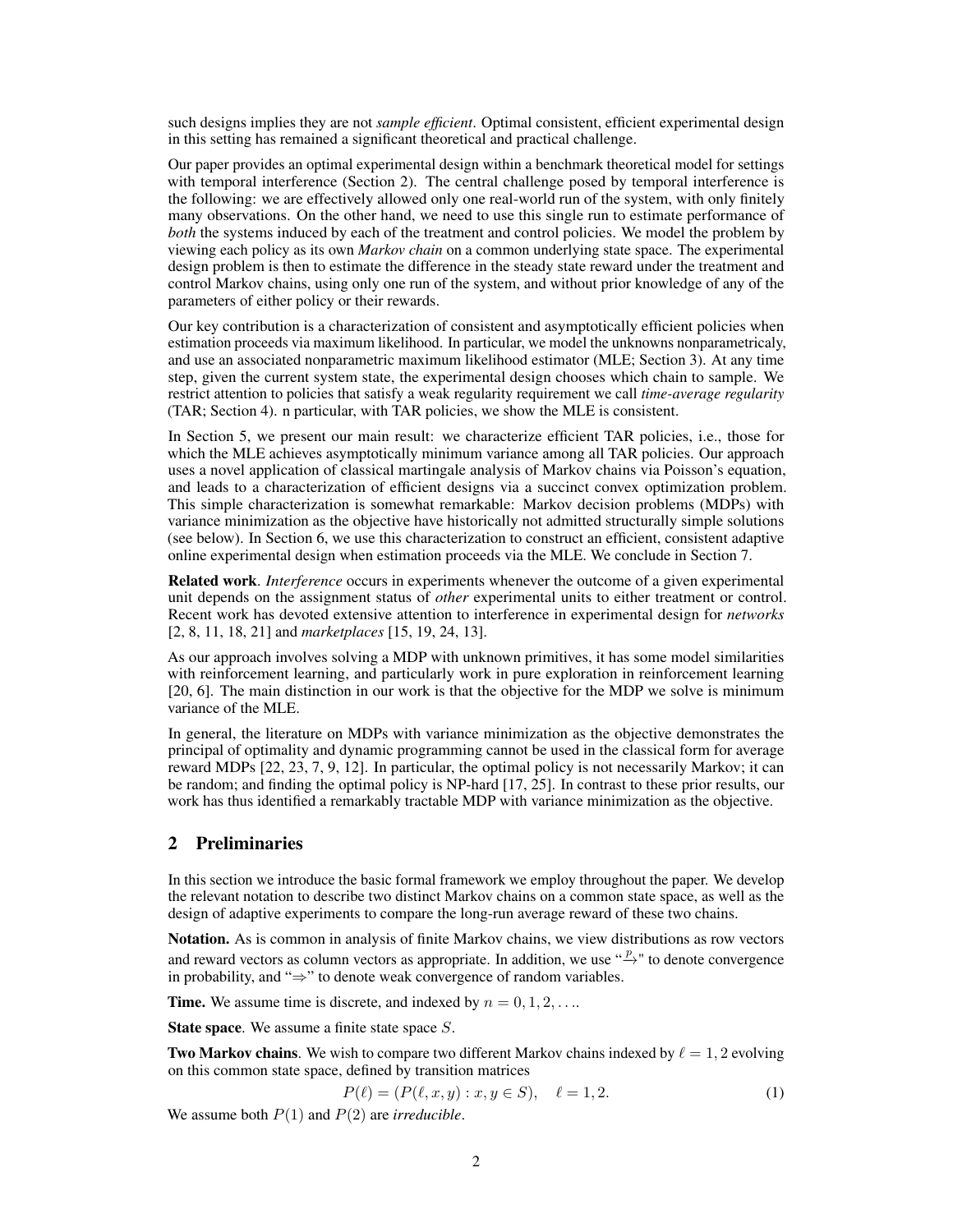Auxiliary randomness. We require two sources of randomness beyond the Markov chains themselves: one that is used to generate random rewards, and the other that is used to allow experimental designs to be randomized. Accordingly, we presume the existence of mutually independent sequences of i.i.d. uniform [0, 1] random variables  $U_0, U_1, \ldots$ , and  $V_0, V_1, \ldots$ 

**Sample space and filtration.** The sample space is  $\Omega = (S \times [0, 1]^2)^\infty$ , with  $\omega \in \Omega$  written as  $\omega =$  $((x_n, u_n, v_n), n \ge 0)$ . For  $n \ge 0$ , set  $X_n(\omega) = x_n$  and  $U_n(\omega) = u_n$ ,  $V_n(\omega) = v_n$ . We define the filtration  $\mathcal{G}_n = \sigma((X_j, U_j, V_j) : 0 \le j \le n)$  for  $n \ge 0$ . We also let  $\mathcal{G}_{\infty} = \sigma((X_j, U_j, V_j) : j \ge 0)$ .

**Policies (experiment designs)**. A sequence of random variables  $A = (A_n : n \ge 0)$  is said to be a *policy* if  $A_n \in \{1,2\}$  for  $n \ge 0$ , and A is adapted to  $(G_n : n \ge 0)$ . A policy is also an *experimental design*: it determines how the experimenter chooses which chain to run at each time step.<sup>[1](#page-2-0)</sup>

Note that every policy induces a probability measure on  $(\Omega, \mathcal{G}_{\infty})$ ; this probability measure has conditional distributions defined as follows, for Borel subsets  $A, B \subset [0,1]$  and with Lebesgue measure denoted  $\mu$ :

$$
P(X_{n+1} = x, U_{n+1} \in A, V_{n+1} \in B | \mathcal{G}_n) = P(A_n, X_n, y) \mu(A) \mu(B).
$$

**Rewards.** When chain  $\ell$  is in state x and transitions to state y, a random reward is obtained, independent of the past. Formally, denote the cumulative distribution function of the reward by  $F(\cdot|\ell, x, y)$ . Then the reward at time  $n \geq 0$  is:

$$
R_n = F^{-1}(V_n | A_{n-1}, X_{n-1}, X_n).
$$
 (2)

For technical simplicity, we assume that the support of F is *bounded*, i.e., that rewards are bounded in magnitude.

**Stationary distributions.** Because S is finite and the two matrices  $P(1)$  and  $P(2)$  are irreducible, there exist unique stationary distributions  $\pi(\ell) = (\pi(\ell, x) : x \in S)$ ,  $\ell = 1, 2$  satisfying

$$
\pi(\ell) = \pi(\ell)P(\ell); \tag{3}
$$

$$
\pi(\ell, x) \ge 0, x \in S; \tag{4}
$$

$$
\sum_{x \in S} \pi(\ell, x) = 1. \tag{5}
$$

**Long-run average reward.** For  $\ell = 1, 2, x \in S$ , define:

$$
r(\ell, x) = \mathbb{E}\{R_{n+1}|X_n = x, A_n = \ell\} = \sum_{y \in S} P(\ell, x, y) \int_{\mathbb{R}} zF(dz|\ell, x, y).
$$
 (6)

Now define:

$$
\alpha(\ell) = \sum_{x \in S} \pi(\ell, x) r(\ell, x), \ell = 1, 2.
$$

This is the stationary average reward of chain  $\ell$ . By the ergodic theorem for Markov chains, this is also the long-run average reward associated to chain  $\ell$ .

Treatment effect. We are interested in the difference in long run average rewards between the two chains, i.e.,  $\alpha = \alpha(2) - \alpha(1)$ . This is the *treatment effect*.

**Estimators.** An *estimator* is a sequence of real-valued random variables  $\hat{\alpha} = (\hat{\alpha}_n : n \ge 0)$  that is adapted to  $(\mathcal{G}_n : n \geq 0)$ .

Our goal is to design a combination of a policy A and an estimator  $\hat{\alpha}$  to estimate  $\alpha = \alpha(2) - \alpha(1)$ *consistently* and *efficiently*, in senses that we make precise in the subsequent development.

<span id="page-2-0"></span> ${}^{1}$ In general, the experimenter may commit in advance to a time horizon N of interest, and the experimenter may use this knowledge in design of their policy. In what we study here, for ease of presentation, we presume that the policy is defined for all  $n \geq 0$ . In the fixed horizon setting, our results can be extended in a straightforward manner to characterize consistency and variance as  $N \to \infty$  under appropriate regularity conditions.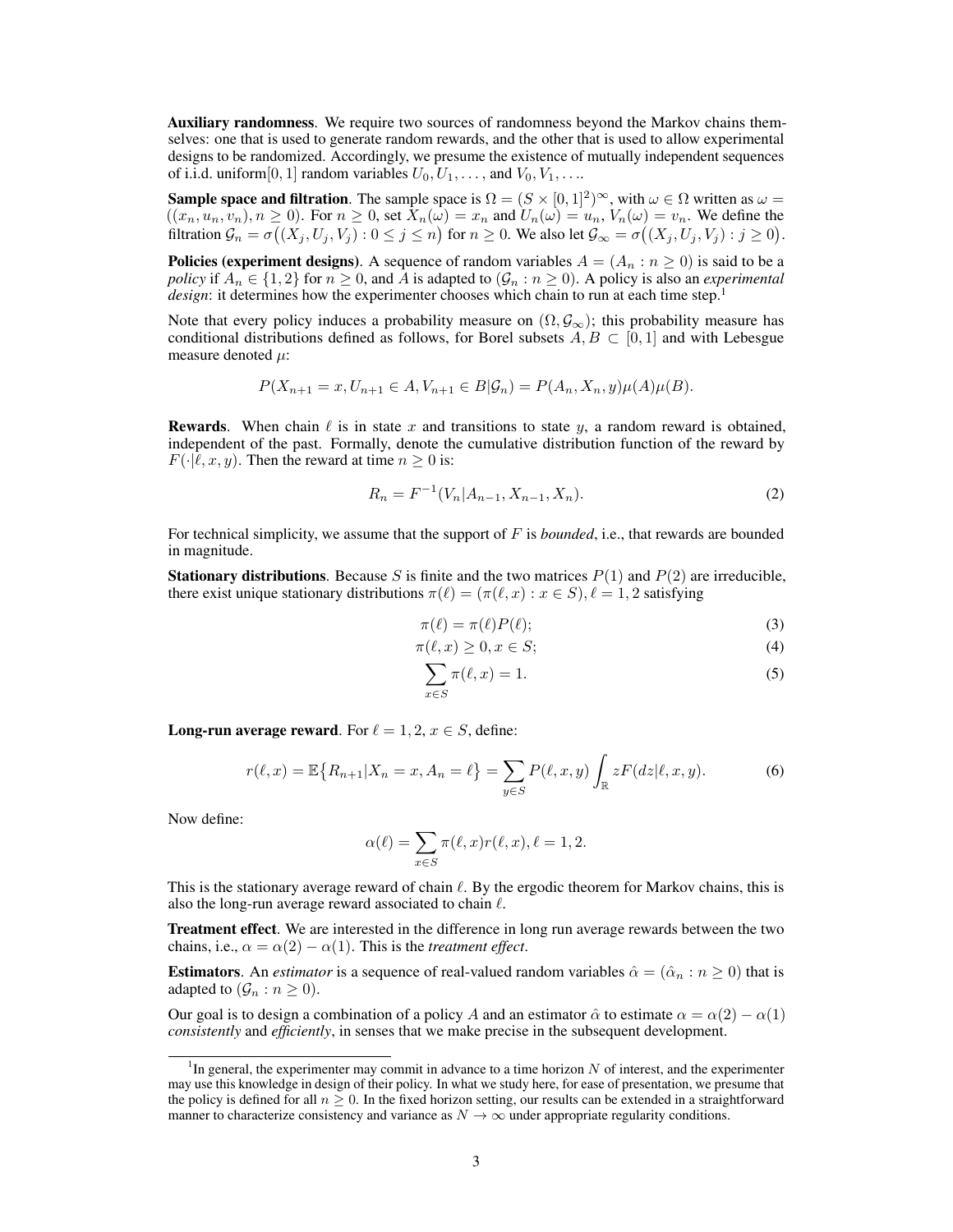## <span id="page-3-0"></span>3 Maximum Likelihood Estimation

In this section, we develop an approach to experiment design and estimation based on a maximum likelihood approach. Given a policy, we develop the maximum likelihood estimator (MLE) for the treatment effect  $\alpha$ . In particular, we take a nonparametric approach in this paper, as we make no parametric assumptions on the Markov chains being studied. Thus our approach involves maximum likelihood estimation of the transition matrices, followed by inversion to obtain an MLE for the steady state distribution.

Let  $\Gamma_n(\ell, x)$  to be the number of times action i at state x is sampled by time n:

$$
\Gamma_n(\ell, x) := \sum_{j=0}^{n-1} I(X_j = x, A_j = \ell), \ x \in S, \ \ell = 1, 2. \tag{7}
$$

Now define:

$$
\hat{P}_n(\ell, x, y) = \frac{\sum_{j=0}^{n-1} I(X_j = x, A_j = \ell, X_{j+1} = y)}{\max\{\Gamma_n(\ell, x), 1\}},
$$
\n(8)

$$
\hat{P}_n(\ell) = (\hat{P}_n(\ell, x, y) : x, y \in S).
$$
\n(9)

The estimators  $\hat{P}(1)$  and  $\hat{P}(2)$  are standard maximum likelihood estimators (MLE) for the corresponding transition matrices  $P(1)$  and  $P(2)$ .

Define the stopping time  $J = \min\{n \ge 0 : \hat{P}_n(\ell)$  is irreducible for  $\ell = 1, 2\}$ . Note that  $\hat{P}_n(\ell)$  will remain irreducible for  $n \geq J$ , since any path with positive probability under  $\hat{P}_J$  will have positive probability under  $\hat{P}_n$  for all  $n \geq J$ . Thus for each  $n \geq J$ ,  $\hat{P}_n(\ell)$  has a unique stationary distribution  $\hat{\pi}_n(\ell)$  satisfying

$$
\hat{\pi}_n(\ell) = \hat{\pi}_n(\ell) \hat{P}_n(\ell); \tag{10}
$$

$$
\hat{\pi}_n(\ell, x) \ge 0, x \in S; \tag{11}
$$

$$
\sum_{x \in S} \hat{\pi}_n(\ell, x) = 1. \tag{12}
$$

Note that by equivariance of the MLE, since stationary distributions are functionals of the transition matrices, each  $\hat{\pi}_n(\ell)$  is also the MLE for  $\pi(\ell)$ .

Define

$$
\hat{r}_n(\ell, x) = \frac{\sum_{j=0}^{n-1} I(X_j = x, A_j = \ell) R_{j+1}}{\max\{\Gamma_n(\ell, x), 1\}}.
$$
\n(13)

The preceding is the MLE of  $r(\ell, x)$  along the realized sample path.

Finally, for  $n > J$ , again by equivariance of the MLE, we conclude that the resulting nonparametric MLE  $\hat{\alpha}_n$  for  $\alpha$  is given by the following:

$$
\hat{\alpha}_n = \hat{\pi}_n(2)\hat{r}_n(2) - \hat{\pi}_n(1)\hat{r}_n(1).
$$
\n(14)

For  $n < J$ ,  $\ell = 1, 2$ , and  $x \in S$ , we arbitrarily define  $\pi_n(\ell, x) = 1/|S|$ ,  $\hat{r}_n(\ell, x) = 0$ , and  $\hat{\alpha}_n = 0$ .

## <span id="page-3-1"></span>4 Time Average Regular (TAR) Policies

We specialize our study to the following class of policies, that satisfy a mild regularity condition. As noted at the end of this subsection in Corollary [6,](#page-4-0) all TAR policies make  $\hat{\alpha}_n$  a consistent estimator of α.

<span id="page-3-2"></span>**Definition 1** *Policy* A *is* time-average regular (TAR) *with (possibly random)* policy limits  $\gamma$  =  $(\gamma(\ell, x) : x \in S, \ell = 1, 2)$  *if:* 

$$
\frac{1}{n}\Gamma_n(\ell, x) \xrightarrow{p} \gamma(\ell, x) \tag{15}
$$

*as*  $n \to \infty$  *for each*  $x \in S, \ell = 1, 2$ *.*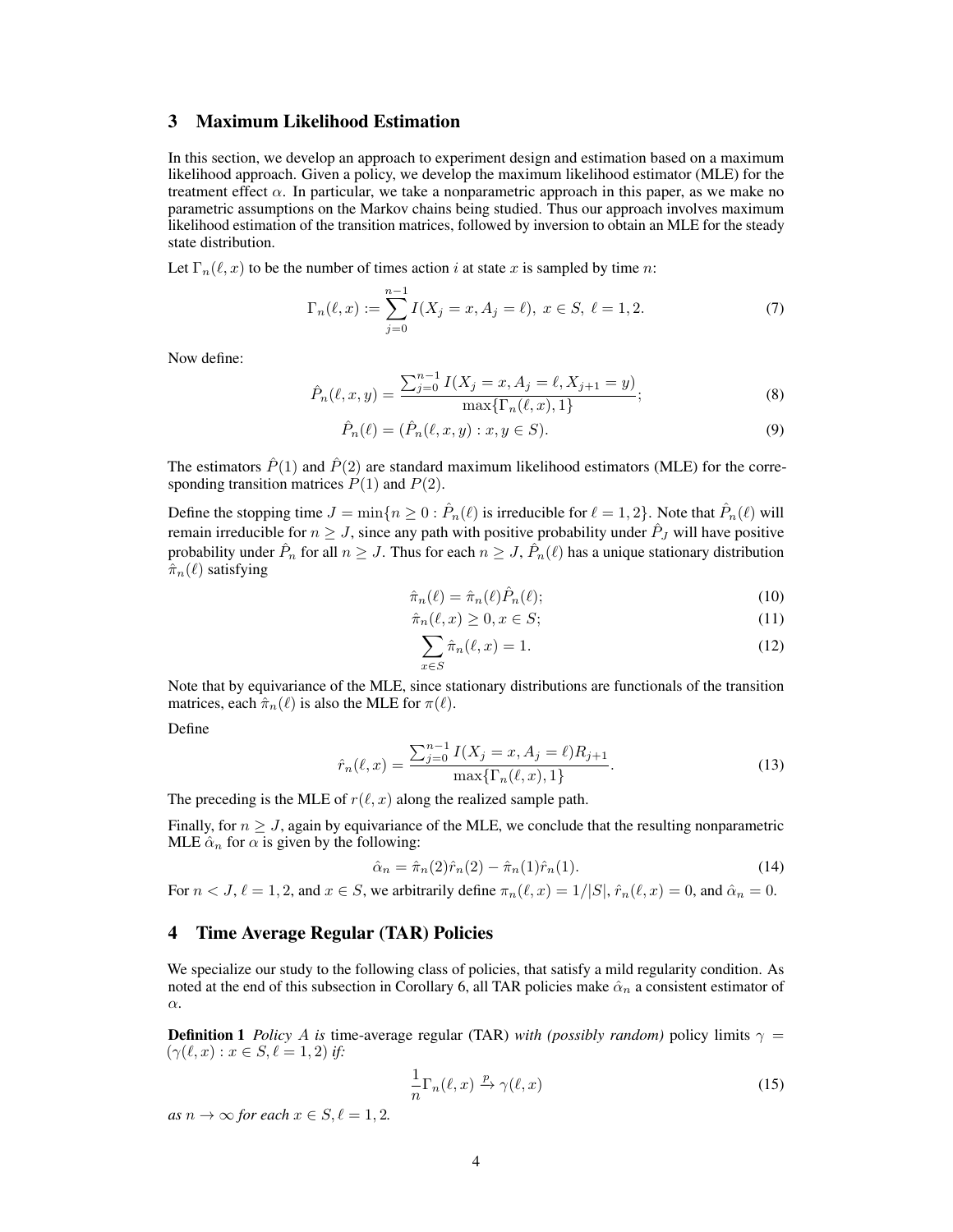In the sequel we typically require that  $\gamma(\ell, x) > 0$  almost surely. Note that in Definition [1,](#page-3-2) in general the policy limits *will be dependent on the initial state*  $X_0$ . We suppress this dependence in the notation, because this dependence on initial conditions will not play a significant role. In particular, the policies we suggest for efficient experimentation will lead to deterministic policy limits, with no dependence on the initial state.

We now characterize the structure of policy limits; in particular, we show in Proposition [3](#page-4-1) below that policy limits almost surely lie in the set  $K$  defined next. The proof is in the Appendix.

<span id="page-4-10"></span>Definition 2 *Define the set* K *as follows:*

$$
\mathcal{K} = \left\{ \kappa = (\kappa(\ell, x) : x \in S, \ell = 1, 2) \text{ such that:} \right\}
$$
 (16)

<span id="page-4-2"></span>
$$
\kappa(1, y) + \kappa(2, y) = \sum_{\ell=1}^{2} \sum_{x \in S} \kappa(\ell, x) P(\ell, x, y), \quad y \in S; \tag{17}
$$

<span id="page-4-4"></span>
$$
\sum_{\ell=1}^{2} \sum_{x \in S} \kappa(\ell, x) = 1;
$$
\n(18)

<span id="page-4-5"></span>
$$
\kappa(\ell, x) \ge 0, \quad x \in S, \ell = 1, 2 \bigg\}.
$$
\n<sup>(19)</sup>

<span id="page-4-1"></span>**Proposition 3** Let A be a time average regular policy with policy limits  $\gamma = (\gamma(\ell, x) : x \in S, \ell = \ell)$ 1, 2)*. Then almost surely,*  $\gamma \in \mathcal{K}$ *.* 

Although straightforward, the preceding proposition encodes a surprising benefit of estimation using both chains. In particular, experimental designs in this setting can benefit from *cooperative exploration*: one chain can be used to drive the system into states for which we want samples for the *other* chain (cf. the relation [\(17\)](#page-4-2)). In Appendix [A,](#page-9-0) we illustrate that this possibility can yield substantial benefits in estimation variance. Indeed, as shown in Appendix [A,](#page-9-0) examples can be constructed such that the variance of the MLE of the treatment effect after  $n$  time steps is unboundedly lower for the optimal policy, relative to the variance of the difference in the MLEs of steady state rewards obtained by running each chain in isolation for  $n$  time steps.

<span id="page-4-9"></span>Remark 4 *Given a TAR policy* A*, for any initial state, the law of the resulting policy limits* γ *is a probability measure over* K*, according to Proposition [3.](#page-4-1)*

*Conversely, suppose that*  $\kappa \in \mathcal{K}$  *is positive (i.e.*  $\kappa(\ell, x) > 0$  *for*  $x \in S, \ell = 1, 2$ *). We show that regardless of the initial state,* κ *can be achieved as the (deterministic) policy limit of some TAR policy. For example, define:*

<span id="page-4-3"></span>
$$
p(\ell, x) = \frac{\kappa(\ell, x)}{\kappa(1, x) + \kappa(2, x)}
$$
\n(20)

*for*  $\ell = 1, 2$  *and*  $x \in S$ *. Define*  $A_n$  *to be the following* stationary Markov policy:

$$
P(A_n = \ell | \mathcal{G}_{n-1}, X_n) = p(\ell, X_n)
$$
\n<sup>(21)</sup>

*for*  $\ell = 1, 2, n \geq 0$ *. This policy is Markov because it depends only on the current state*  $X_n$  *(and the auxiliary randomness*  $U_n$ *) and stationary because the choice probabilities do not change with time. Further, it is straightforward to check that since each*  $P(\ell)$  *is irreducible for*  $\ell = 1, 2$ *, this policy makes* X<sup>n</sup> *an irreducible Markov chain. As a result, this chain therefore has a unique stationary distribution regardless of the initial state. Elementary computation yields that the stationary distribution must be*  $\pi(x) = \kappa(0, x) + \kappa(1, x), x \in S$ *. Therefore, the policy limit of this policy is equal to*  $\kappa$ *, regardless of the initial state.*

The following proposition implies Corollary [6:](#page-4-0) the MLE estimator  $\hat{\alpha}_n$  is *consistent* under all TAR policies with positive policy limits, i.e.,  $\hat{\alpha}_n$  converges in probability to  $\alpha$ . Both proofs are relatively straightforward and provided in Appendix [B.](#page-10-0)

<span id="page-4-6"></span>**Proposition 5** If A is a TAR policy with policy limits that are almost surely positive, then for  $\ell = 1, 2$ ,  $as n \rightarrow \infty$ *, there holds* 

<span id="page-4-7"></span>
$$
\hat{P}_n(\ell) \xrightarrow{p} P(\ell) \tag{22}
$$

<span id="page-4-8"></span><span id="page-4-0"></span>*and*

$$
\hat{\pi}_n(\ell) \xrightarrow{p} \pi(\ell). \tag{23}
$$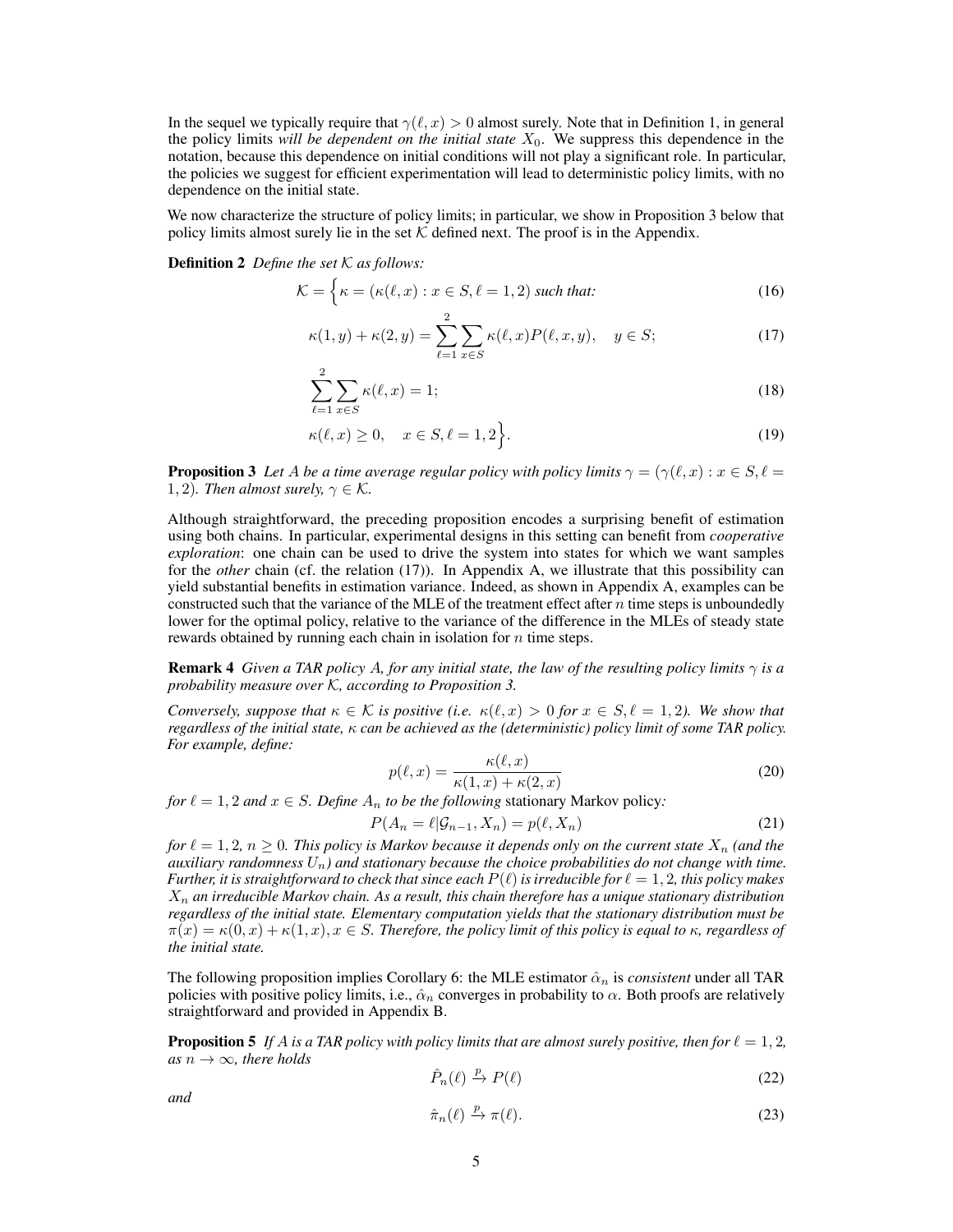Corollary 6 *If* A *is a TAR policy with policy limits that are almost surely positive, then the MLE estimator*  $\hat{\alpha}_n$  *is* consistent *under* A, *i.e.*,  $\hat{\alpha}_n \xrightarrow{p} \alpha$  *as*  $n \to \infty$ .

## <span id="page-5-0"></span>5 The MLE with TAR Policies: A Characterization of Efficiency

In this section, we study the asymptotic variance of the MLE when TAR policies are used to sample and compare the two Markov chains in the experiment. In Section [5.1,](#page-5-1) we develop a central limit theorem for the MLE estimator when used with TAR policies. In Section [5.2,](#page-6-0) we use this central limit theorem to give a characterization of policies that are efficient, in the sense that they provide minimum asymptotic variance.

#### <span id="page-5-1"></span>5.1 A Central Limit Theorem

A key tool in our analysis is *Poisson's equation* from the theory of Markov chains. Let P be the transition matrix of an irreducible Markov chain on S, with corresponding stationary distribution  $\pi$ ; let  $\Pi$  be matrix with rows equal to  $\pi$ , i.e.,  $\Pi = e\pi$  where  $e = (1, \dots, 1)$ . Further let r be a reward function on S; we center r by defining  $\tilde{r} = r - e\pi r$ . Recall that Poisson's equation for  $\tilde{r}$  under P is:

<span id="page-5-2"></span>
$$
(I - P)g = \tilde{r}.\tag{24}
$$

One solution to the previous equation is given by:

$$
\tilde{g} = (I - P + \Pi)^{-1}r,\tag{25}
$$

where  $(I - P + \Pi)^{-1}$  is the *fundamental matrix* associated to P. (In general, the solution to Poisson's equation is not unique; however, the preceding solution is the unique one for which  $\pi \tilde{g} = \pi r$ .) The following result is a well-known central limit theorem for finite Markov chains (see, e.g., [\[1\]](#page-8-23), Theorem 7.2).

<span id="page-5-4"></span>**Proposition 7** As  $n \to \infty$ , the random variable  $\frac{1}{\sqrt{n}}(r(X_0) + \cdots + r(X_{n-1}) - n\pi r)$  converges weakly to a normal random variable with mean zero and variance  $\sigma^2(r) = \pi \tilde{g}^2 - \pi (P\tilde{g})^2$ , where  $\tilde{g}$ *is the solution to Poisson's equation in* [\(25\)](#page-5-2)*.* [2](#page-5-3)

Our goal is to obtain a central limit theorem for TAR policies. Note that there are several complexities in our setting that make this challenging: in general TAR policies allow for adaptive sampling, i.e., the chain chosen by the policy at a given time step can depend on the past history. In particular, the induced state process may no longer be Markovian as a result. To further complicate matters, the MLE  $\hat{\alpha}_n$  cannot be represented simply as an average sum of rewards over the first n time periods.

Nevertheless, we now present a central limit theorem result analogous to Proposition [7](#page-5-4) for MLE estimation with TAR policies. For  $\ell = 1, 2$ , we define  $\tilde{g}(\ell)$  to be the solution to [\(25\)](#page-5-2) for the transition matrix  $P(\ell)$  with reward function  $r(\ell)$ , i.e.:

$$
\tilde{g}(\ell) = (I - P(\ell) + \Pi(\ell))^{-1} r(\ell).
$$

In addition, define:

$$
\sigma^2(\ell, x) = \text{Var}\left(\tilde{g}(\ell, X_1) + R_1 | X_0 = x, A_0 = \ell\right)
$$
\n(26)

$$
= \sum_{y \in S} P(\ell, x, y) [\tilde{g}(\ell, y) - \sum_{z \in S} P(\ell, x, z) \tilde{g}(\ell, z)]^2
$$
\n(27)

<span id="page-5-6"></span>+ 
$$
\sum_{y \in S} P(\ell, x, y) \text{Var}(R_1 | X_0 = x, X_1 = y, A_0 = \ell).
$$
 (28)

<span id="page-5-5"></span>We have the following theorem.

<span id="page-5-3"></span><sup>&</sup>lt;sup>2</sup>Here we use the notation  $f^2$  to denote elementwise squaring of the function, i.e.,  $f^2(x) = f(x)^2$ .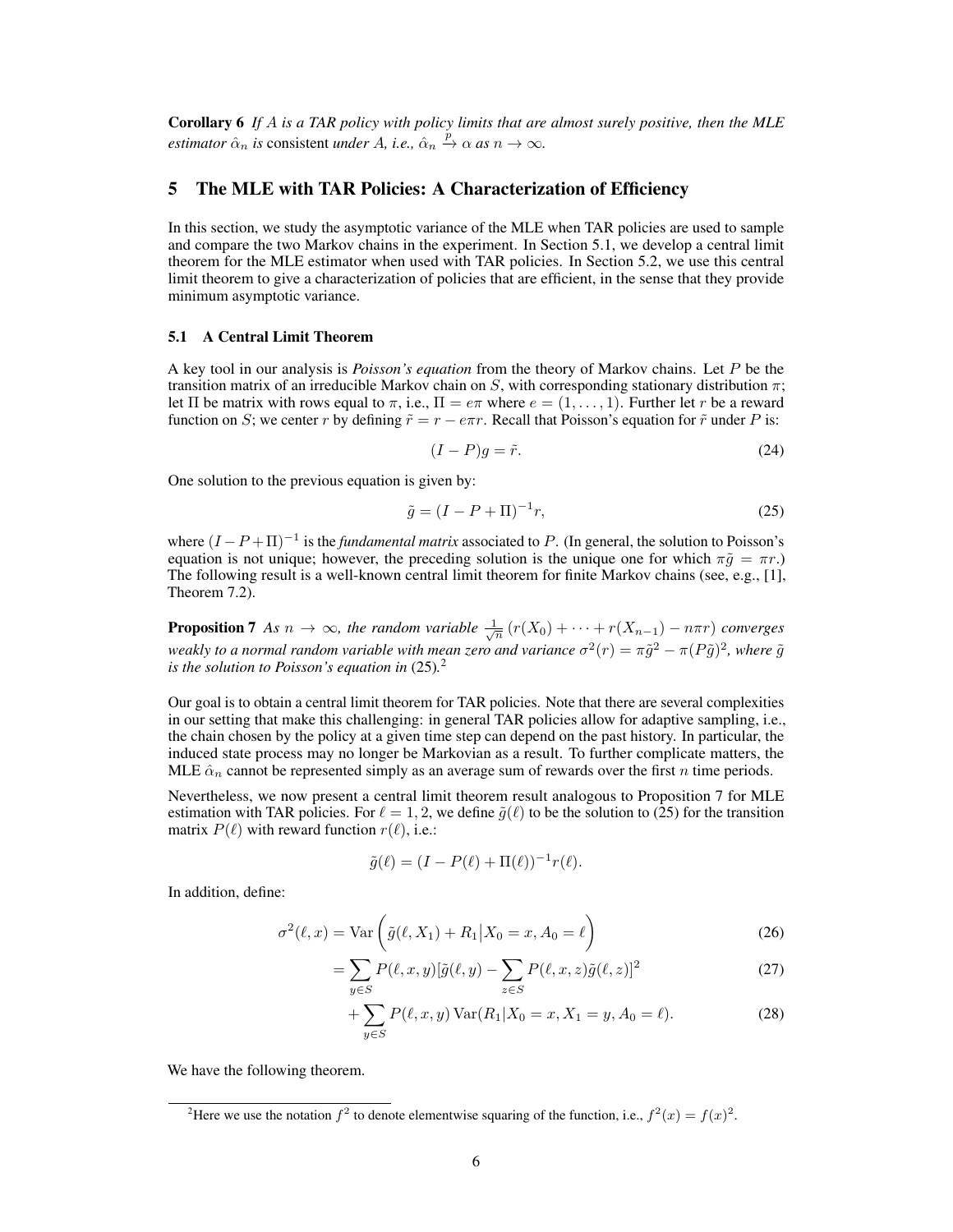**Theorem 8** *Suppose that* A *is a TAR policy, with policy limits*  $\gamma = (\gamma(\ell, x) : \ell = 1, 2, x \in S)$  *that* are almost surely positive. Let  $G = (G(\ell, x) : x \in S, \ell = 1, 2)$  be a family of independent Gaussian *random variables with mean* 0 *and unit variance. Then for the MLE*  $\hat{\alpha}_n$ *, there holds* 

$$
n^{1/2}(\hat{\alpha}_n - \alpha) \Rightarrow \sum_{x \in S} \frac{\pi(1, x)\sigma(1, x)}{\gamma(1, x)^{1/2}} G(1, x) - \sum_{x \in S} \frac{\pi(2, x)\sigma(2, x)}{\gamma(2, x)^{1/2}} G(2, x) \tag{29}
$$

*as*  $n \to \infty$ *, where G is independent of*  $\gamma$ *.* 

The full proof of Theorem [8](#page-5-5) is in Appendix [C.](#page-11-0) A key idea in the proof is to show, via Poisson's equation, that:

<span id="page-6-6"></span>
$$
\hat{\alpha}_n(\ell) - \alpha(\ell) = (\hat{\pi}_n(\ell) - \pi(\ell))r(\ell) = \hat{\pi}_n(\ell)(\hat{P}_n(\ell) - P(\ell))\tilde{g}(\ell).
$$

We are then able to apply martingale arguments to analyze the right hand side of the preceding expression, by looking at the difference in the realized state transition, and the expected state transition. These steps allow us to leverage classical martingale central limit theorem results; see Appendix [C](#page-11-0) for details.

For later reference, the following two results will be useful. The first applies Theorem [8](#page-5-5) to show that we can lower bound the scaled asymptotic variance of the MLE. The second shows that for TAR policies that have constant and positive policy limits, in fact we can exactly obtain the scaled asymptotic variance of the MLE. We later use these results to show the existence of an optimal TAR policy with constant policy limits. Proofs of both results are in the Appendix [C.](#page-11-0)

<span id="page-6-1"></span>Corollary 9 *Let* A *be a TAR policy with almost surely positive policy limits* γ*, with associated MLE*  $\hat{\alpha}_n$ . Then there holds:

<span id="page-6-7"></span>
$$
\liminf_{n \to \infty} n \operatorname{Var}(\hat{\alpha}_n - \alpha) \ge \sum_{\ell=1,2} \sum_{x \in S} \frac{\pi^2(\ell, x) \sigma^2(\ell, x)}{E\{\gamma(\ell, x)\}}.
$$
\n(30)

<span id="page-6-2"></span>**Corollary 10** Let A be a TAR policy with almost surely constant and positive policy limits  $\gamma$ . Let  $\hat{\alpha}_n$ *be the associated MLE. Then:*

$$
\lim_{n \to \infty} n \operatorname{Var}(\hat{\alpha}_n - \alpha) = \sum_{\ell=1,2} \sum_{x \in S} \frac{\pi^2(\ell, x) \sigma^2(\ell, x)}{\gamma(\ell, x)}.
$$
\n(31)

#### <span id="page-6-0"></span>5.2 Optimal TAR Policies with the MLE Estimator

In this section we characterize efficient policies, i.e., those that achieve minimum asymptotic variance within the class of TAR policies with almost surely positive policy limits. (Note that we know such policies are consistent from Corollary [6,](#page-4-0) and thus we focus solely on asymptotic variance in considering efficiency.) We show that the policy limits of any such policy can be characterized via the solution to a particular convex optimization problem. We require the mild additional assumption in this section that  $\sigma(\ell, x) > 0$  for all  $\ell, x$ ; this will hold, e.g., if rewards are random in each state.

We start with the following formal definition of efficiency.

Definition 11 *Let* A<sup>∗</sup> *be a TAR policy with almost surely positive policy limits, with associated MLE*  $\hat{\alpha}_n^*$ . We say that  $A^*$  is efficient *if it has lower (scaled) asymptotic variance than any other TAR policy with almost surely positive policy limits; i.e., for any such policy A with associated MLE*  $\hat{\alpha}_n$ *, there holds:*

$$
\limsup_{n \to \infty} n \operatorname{Var}(\hat{\alpha}_n^* - \alpha) \le \liminf_{n \to \infty} n \operatorname{Var}(\hat{\alpha}_n - \alpha). \tag{32}
$$

The following theorem leverages the central limit theorem in Theorem [8,](#page-5-5) and in particular Corollaries [9](#page-6-1) and [10,](#page-6-2) to give an optimization problem whose solution characterizes the optimal (scaled) asymptotic variance. The proof of the theorem is in the Appendix.

<span id="page-6-4"></span>**Theorem 12** *Suppose that for all*  $\ell, x$ *, there holds*  $\sigma(\ell, x) > 0$ *. Consider the following (convex) optimization problem:*

<span id="page-6-3"></span>
$$
minimize \sum_{\ell=1}^{2} \sum_{x \in S} \frac{\pi^2(\ell, x)\sigma^2(\ell, x)}{\kappa(\ell, x)}
$$
(33)

<span id="page-6-5"></span>
$$
subject\ to\ \kappa \in \mathcal{K}.\tag{34}
$$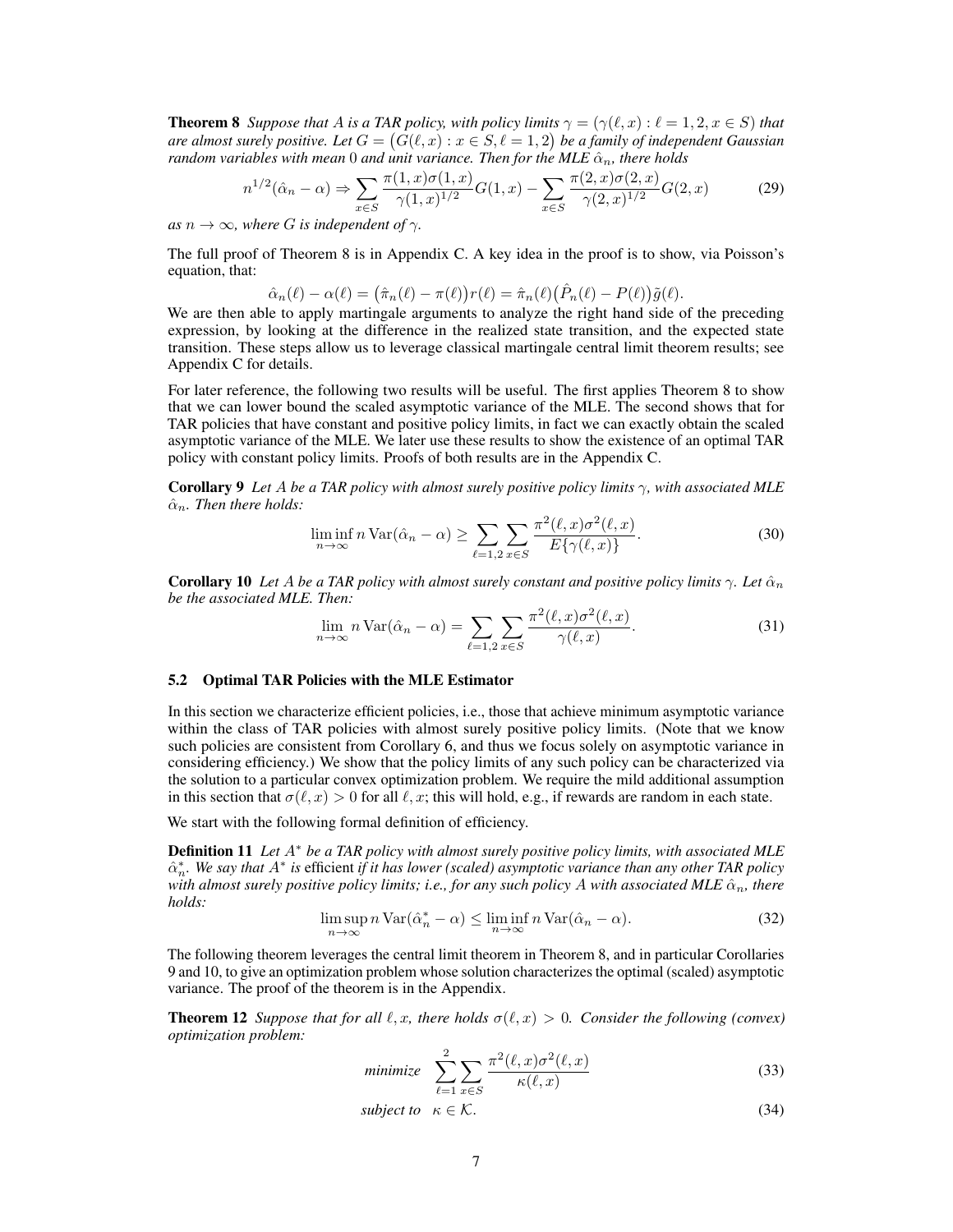*This problem has a unique solution*  $\kappa^*$ , and all entries of  $\kappa^*$  are positive. Any TAR policy  $A^*$  that has *almost surely constant policy limits* κ ∗ *is efficient, and the scaled asymptotic variance of the MLE* under  $A^*$  is given by [\(33\)](#page-6-3) evaluated at  $\kappa^*$ ; i.e., if we let  $\hat{\alpha}_n^*$  denote the resulting MLE, we have:

<span id="page-7-4"></span>
$$
\lim_{n \to \infty} n \operatorname{Var}(\hat{\alpha}_n^* - \alpha) = \sum_{\ell=1}^2 \sum_{x \in S} \frac{\pi^2(\ell, x)\sigma^2(\ell, x)}{\kappa^*(\ell, x)}.
$$
\n(35)

#### <span id="page-7-0"></span>6 An Online Experimental Design: OnlineETI

Based on Theorem [12,](#page-6-4) it follows that one efficient policy is the stationary Markov policy obtained by inserting  $\kappa^*$  in [\(20\)](#page-4-3). However, such a policy requires knowledge of the system parameters (as these are required to solve the optimization problem [\(33\)](#page-6-3)-[\(34\)](#page-6-5) that yields  $\kappa^*$ ). Of course, if these parameters were already known, there would be no need for experiment design and estimation in the first place.

In this section, we instead construct an *online* policy (i.e., one that does not use *a priori* knowledge of system parameters) that is consistent and efficient in the limit as  $n \to \infty$ . In particular, the policy we construct will be TAR with policy limits κ ∗ . Our proposed policy, called OnlineETI (for *Online Experimentation with Temporal Interference*) works as follows. At every time step n, OnlineETI maintains an MLE of  $P(\ell)$  as  $\hat{P}_n(\ell)$ . Initially, in every state, the policy samples chain  $\ell = 1, 2$ with probability 0.5; this continues until  $\hat{P}_n(\ell)$  becomes irreducible (with the associated stationary distribution denoted  $\hat{\pi}_n(\ell)$ ). OnlineETI estimates the mean and variance of one-step rewards as well, for each triple  $(A_n, X_n, X_{n+1}) = (\ell, x, y), \ell = 1, 2, x, y \in S$ . These estimates are used to estimate  $\tilde{g}(\ell)$ , and thus yield an estimate  $\hat{\sigma}_n(\ell, x)$  for  $\sigma(\ell, x)$  (cf. [\(28\)](#page-5-6)).

Using these estimates,  $\sum_{\ell=1,2}\sum_{x\in S}\hat{\pi}_n(\ell,x)^2\hat{\sigma}_n(\ell,x)^2/\kappa(\ell,x)$  over  $\kappa \in \mathcal{K}$  (cf. [\(33\)](#page-6-3)-[\(34\)](#page-6-5)). At each time step n, OnlineETI computes  $\hat{\kappa}_n$  as the minimizer of OnlineETI then samples from chain  $\ell$  with the following probability:

<span id="page-7-2"></span>
$$
\hat{p}_n(\ell, x) = \left(1 - M_n(x)^{-1/2}\right) \left(\frac{\hat{\kappa}_n(\ell, x)}{\hat{\kappa}_n(1, x) + \hat{\kappa}_n(2, x)}\right) + \frac{1}{2} M_n(x)^{-1/2},\tag{36}
$$

where  $M_n(x)$  is the cumulative number of visits to state x up to time n. In other words,  $\hat{p}_n(\ell, x)$ is chosen proportional to  $\hat{\kappa}_n(\ell, x)$ , but with an additional  $1/2 \cdot M_n(x)^{-1/2}$  probability of playing either chain. This latter term is *forced exploration*: it ensures sufficient exploration of both chains to give consistent estimates of model parameters, without influencing the policy limits, and thus the asymptotic variance, of the policy. As  $n \to \infty$ , we show that  $\hat{\kappa}_n(\ell, x) \to \kappa^*(\ell, x)$  almost surely, and thus that  $\hat{p}_n(\ell, x)$  converges to the choice probability of the optimal stationary Markov policy defined by inserting  $\kappa^*$  in [\(20\)](#page-4-3). The full pseudocode of OnlineETI is in Appendix [D.](#page-15-0) We have the following theorem; the full proof appears in Appendix [E.](#page-15-1)

<span id="page-7-3"></span>**Theorem 13** *Suppose that for all*  $\ell, x$ *, there holds*  $\sigma(\ell, x) > 0$ *. Then* OnlineETI *is a TAR policy with policy limits* κ ∗ *(as defined in Theorem [12\)](#page-6-4), and thus it is consistent and efficient.*

## <span id="page-7-1"></span>7 Conclusion

We close with two observations about promising future directions. First, in this paper we focus on asymptotic efficiency rather than fixed finite horizons. In fact, the term  $M_n(x)^{-1/2}$  in [\(36\)](#page-7-2) can be replaced by  $M_n(x)^{-\beta}$  for any  $0<\beta< 1,$  and the result of Theorem [13](#page-7-3) still holds. We conjecture that  $β$  serves as a tuning parameter between finite horizon bias and variance: informally, as  $β$  increases, forced exploration decreases, yielding higher bias but lower variance. A formal investigation of optimal finite horizon experimental design remains an important direction for future work.

Second, our approach is fully nonparametric, with no structural assumptions on the system. In practice, full knowledge of the state space may be infeasible. Nevertheless, we believe our main insights regarding experimental design that adaptively samples the two chains, with the goal of minimizing variance of the treatment effect estimate, can still provide guidance on optimal design in such applied domains. This remains an active direction of future study.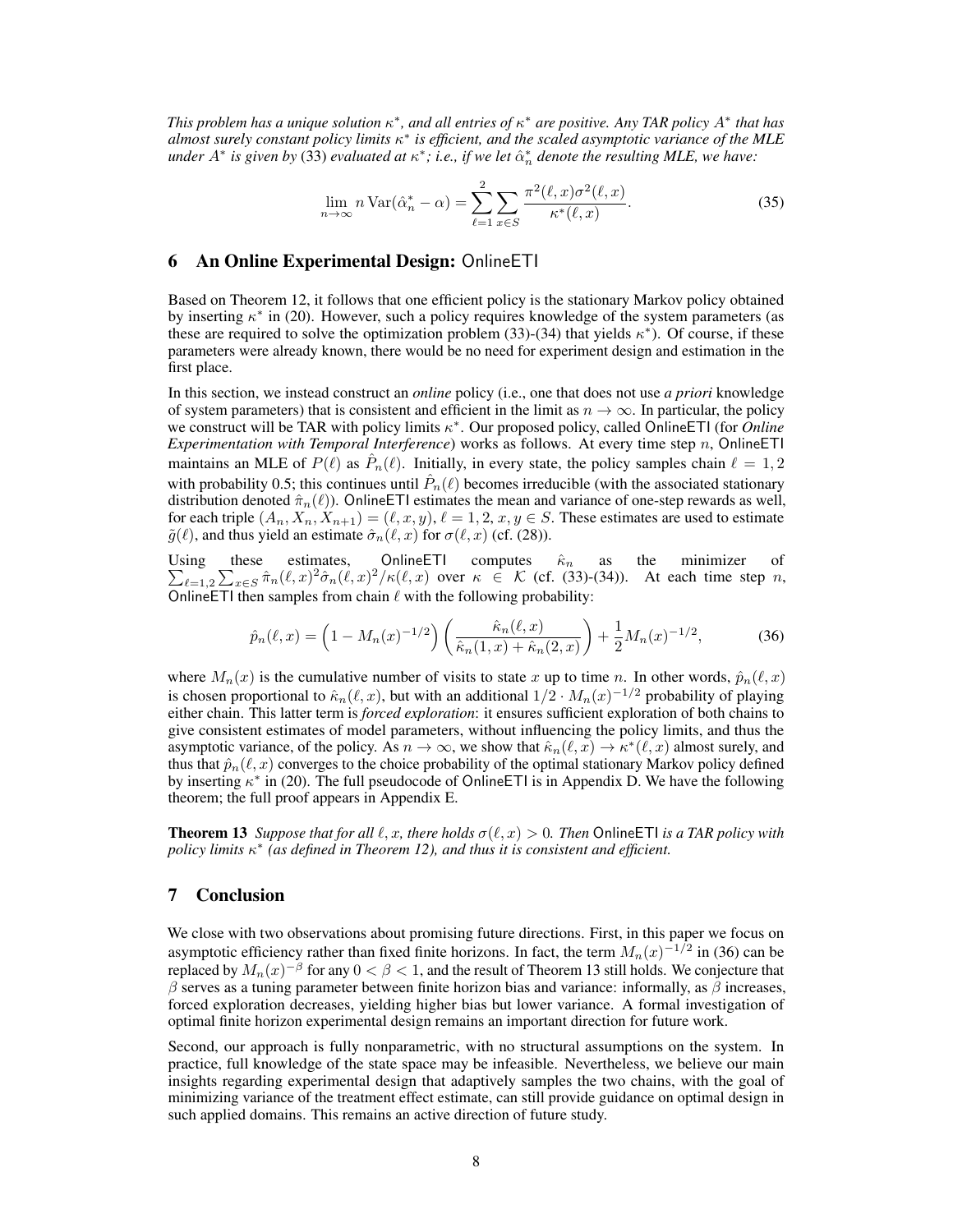## References

- <span id="page-8-23"></span>[1] S. Asmussen. *Applied Probability and Queues*. Springer, 2003.
- <span id="page-8-5"></span>[2] S. Athey, D. Eckles, and G. W. Imbens. Exact p-values for network interference. *Journal of the American Statistical Association*, 113(521):230–240, 2018.
- <span id="page-8-4"></span>[3] G. W. Basse, H. A. Soufiani, and D. Lambert. Randomization and the pernicious effects of limited budgets on auction experiments. In *Artificial Intelligence and Statistics*, pages 1412–1420, 2016.
- <span id="page-8-0"></span>[4] A. Brandt. Tests of significance in reversal or switchback trials. *Research Bulletin (Iowa Agriculture and Home Economics Experiment Station)*, 21(234):1, 1938.
- <span id="page-8-2"></span>[5] N. Chamandy. Experimentation in a ridesharing marketplace, 2016.
- <span id="page-8-15"></span>[6] C. Dann, T. Lattimore, and E. Brunskill. Unifying pac and regret: Uniform pac bounds for episodic reinforcement learning. In *Advances in Neural Information Processing Systems*, pages 5713–5723, 2017.
- <span id="page-8-18"></span>[7] D. Di Castro, A. Tamar, and S. Mannor. Policy gradients with variance related risk criteria. *arXiv preprint arXiv:1206.6404*, 2012.
- <span id="page-8-6"></span>[8] D. Eckles, B. Karrer, and J. Ugander. Design and analysis of experiments in networks: Reducing bias from interference. *Journal of Causal Inference*, 5(1), 2017.
- <span id="page-8-19"></span>[9] J. A. Filar, L. C. Kallenberg, and H.-M. Lee. Variance-penalized markov decision processes. *Mathematics of Operations Research*, 14(1):147–161, 1989.
- <span id="page-8-24"></span>[10] P. Hall and C. C. Heyde. *Martingale limit theory and its application*. Academic press, 1980.
- <span id="page-8-7"></span>[11] M. G. Hudgens and M. E. Halloran. Toward causal inference with interference. *Journal of the American Statistical Association*, 103(482):832–842, 2008.
- <span id="page-8-20"></span>[12] D. A. Iancu, M. Petrik, and D. Subramanian. Tight approximations of dynamic risk measures. *Mathematics of Operations Research*, 40(3):655–682, 2015.
- <span id="page-8-13"></span>[13] R. Johari, H. Li, and G. Weintraub. Experimental design in two-sided platforms: An analysis of bias. *arXiv preprint arXiv:2002.05670*, 2020. "To appear in ACM Economics and Computation 2020".
- <span id="page-8-3"></span>[14] D. Kastelman. Switchback tests and randomized experimentation under network effects at DoorDash, 2018.
- <span id="page-8-10"></span>[15] R. Kohavi, R. Longbotham, D. Sommerfield, and R. M. Henne. Controlled experiments on the web: survey and practical guide. *Data mining and knowledge discovery*, 18(1):140–181, 2009.
- <span id="page-8-1"></span>[16] H. Lucas. Switchback trials for more than two treatments. *Journal of Dairy Science*, 39(2):146– 154, 1956.
- <span id="page-8-21"></span>[17] S. Mannor and J. Tsitsiklis. Mean-variance optimization in markov decision processes. *arXiv preprint arXiv:1104.5601*, 2011.
- <span id="page-8-8"></span>[18] C. F. Manski. Identification of treatment response with social interactions. *The Econometrics Journal*, 16(1):S1–S23, 2013.
- <span id="page-8-11"></span>[19] M. Ostrovsky and M. Schwarz. Reserve prices in internet advertising auctions: a field experiment. *EC*, 11:59–60, 2011.
- <span id="page-8-14"></span>[20] S. R. Putta and T. Tulabandhula. Pure exploration in episodic fixed-horizon markov decision processes. In *AAMAS*, pages 1703–1704, 2017.
- <span id="page-8-9"></span>[21] M. E. Sobel. What do randomized studies of housing mobility demonstrate? causal inference in the face of interference. *Journal of the American Statistical Association*, 101(476):1398–1407, 2006.
- <span id="page-8-16"></span>[22] M. J. Sobel. The variance of discounted markov decision processes. *Journal of Applied Probability*, 19(4):794–802, 1982.
- <span id="page-8-17"></span>[23] M. J. Sobel. Mean-variance tradeoffs in an undiscounted mdp. *Operations Research*, 42(1):175– 183, 1994.
- <span id="page-8-12"></span>[24] S. Wager and K. Xu. Experimenting in equilibrium. *arXiv preprint arXiv:1903.02124*, 2019.
- <span id="page-8-22"></span>[25] P. Yu, W. B. Haskell, and H. Xu. Approximate value iteration for risk-aware markov decision processes. *IEEE Transactions on Automatic Control*, 63(9):3135–3142, 2018.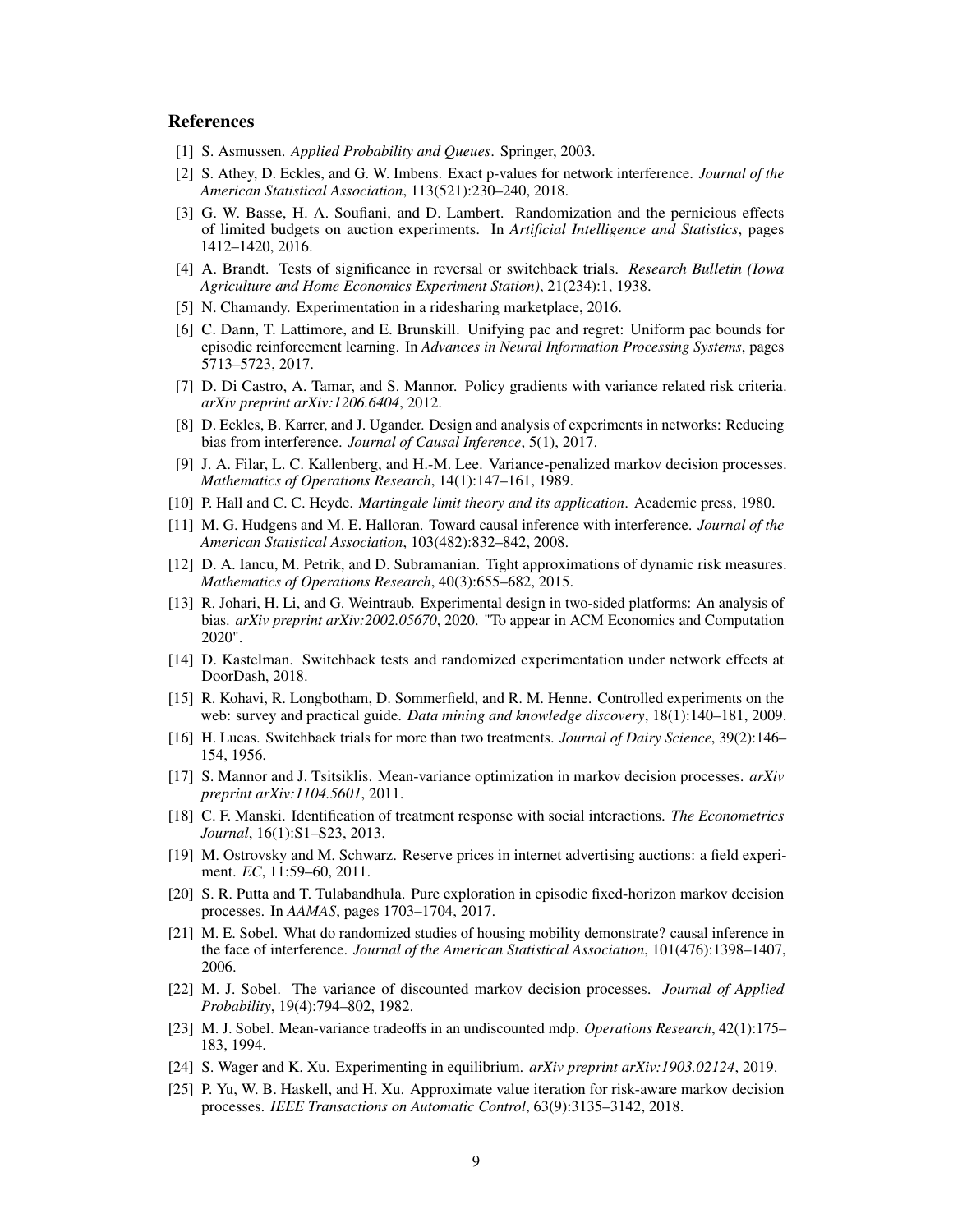## <span id="page-9-0"></span>A An Example: Cooperative Exploration

Throughout this section, we refer to the two Markov chains depicted in Figure [1.](#page-9-1) The state space for both chains is  $S = \{1, \ldots, s\}$ , where  $s > 1$ . The red chain corresponds to  $\ell = 1$  and the blue chain corresponds to  $\ell = 2$ . The transition probabilities are as depicted in the figure. In particular, we assume that chain 1 has  $P(x, x + 1) = P(s, 1) = 1$  for  $x = 1, \ldots, s - 1$ , and chain 2 has  $P(x, x - 1) = P(1, s) = 1$  for  $x = 2, ..., s$ .

We assume the experimenter *knows* the transition matrices exactly (as they are deterministic), and thus the only uncertainty in estimating the reward distribution comes from uncertainty regarding the reward distribution of each chain. We assume each chain *only* earns a reward in state  $x = 1$ . In particular, chain  $\ell$  earns a reward that is Bernoulli( $q(\ell)$ ) in state 1, for some unknown parameter  $q(\ell)$ with  $0 < q(\ell) < 1$ . Clearly the stationary distribution of each chain is  $\pi(\ell, x) = 1/s$ , and so the steady state mean reward of each chain is  $\alpha(\ell) = q(\ell)/s$ . Thus the treatment effect is  $(q(2) - q(1))/s$ .

First, suppose that for  $\ell = 1, 2$  we wanted to estimate only  $\alpha(\ell)$  by running chain  $\ell$ , i.e.,  $A_n = \ell$  for all n. Then note that in every S steps, only one observation is received of the reward in state 1. Let  $\hat{\alpha}_n(\ell)$  denote the maximum likelihood estimate of steady state reward obtained from the first n steps. Given the structure of this chain, it is straightforward to check that the MLE at time  $n > s$  reduces to the sample average of  $|n/s|$  independent Bernoulli( $q(\ell)$ ) samples. This estimator has variance that scales as  $\Theta(s/n)$ . Thus, any attempt at estimation of the variance of steady state reward by running each chain in isolation will have variance that scales with s.

On the other hand, now suppose we use the following sampling policy: the policy always samples chain 1 when in state s; the policy always samples chain 2 in states  $2, \ldots, s - 1$ ; and in successive visits to state 1, the policy deterministically alternates between sampling chains 1 and 2. Suppose for simplicity that this chain starts at  $X_0 = 1$ . Then in every four periods, this chain obtains one independent sample each of a reward from chain 1 in state 1 (i.e., Bernoulli( $q(1)$ ), and a reward from chain 2 in state 1 (i.e., Bernoulli(q(2)). Thus the maximum likelihood estimator of  $\alpha(\ell)$  will have variance that scales as  $\Theta(4/n)$ , and in particular, does *not* grow with s. In particular, the improvement in variance under this policy relative to the preceding approach can be made unboundedly large by increasing s.

This example illustrates the surprising insight that by *cooperatively exploring* using *both* chains together, substantial benefits in estimation variance can be achieved relative to the variance of estimation with each chain in isolation. In this example, both approaches to estimation will be consistent. However, the state-dependent sampling policy leads to a substantial reduction in variance, because it benefits from cooperative exploration: for each chain  $\ell = 1, 2$ , the *other* chain is used to drive the system back to where samples are most needed to reduce variance. By contrast, running each chain in isolation forces the experimenter to wait s time steps between successive observations of the random reward in state 1. When s becomes larger, the long run average time spent in state 1 approaches 1/2 for the state-dependent sampling policy, but approaches zero for either chain in isolation.



<span id="page-9-1"></span>Figure 1: The two Markov chains described in Appendix [A.](#page-9-0) Chain 1 is red, and chain 2 is blue. Rewards are only earned in state 1 for each chain; in particular, the reward distribution in state 1 is Bernoulli $(q(\ell))$  for chain  $\ell$ .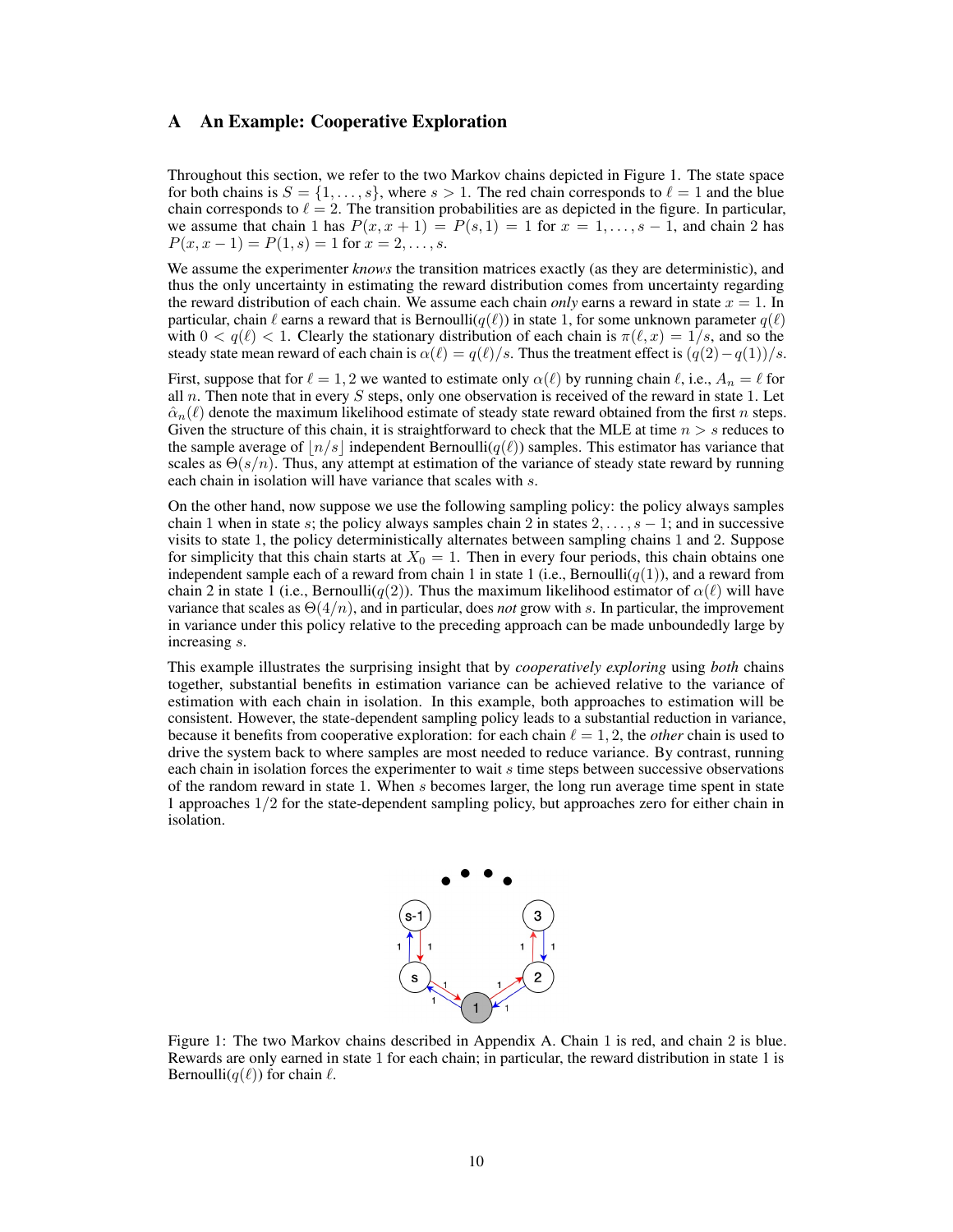# <span id="page-10-0"></span>B Proofs: Section [4](#page-3-1)

Proof of Proposition [3.](#page-4-1) Relations [\(18\)](#page-4-4) and [\(19\)](#page-4-5) are obvious. As for [\(17\)](#page-4-2), note that

$$
\frac{1}{n}\Gamma_n(1,y) + \frac{1}{n}\Gamma_n(2,y) \tag{37}
$$

$$
=\frac{1}{n}\sum_{j=0}^{n-1}I(X_j = y)
$$
\n(38)

$$
=\frac{1}{n}\sum_{j=1}^{n}I(X_j = y) + \frac{1}{n}\big(I(X_0 = y) - I(X_n = y)\big) \tag{39}
$$

$$
=\frac{1}{n}\sum_{j=1}^{n}I(X_j = y) + O_p\left(\frac{1}{n}\right)
$$
\n(40)

$$
= \sum_{\ell=1}^{2} \sum_{x \in S} \frac{1}{n} \sum_{j=1}^{n} I(X_{j-1} = x, A_{j-1} = \ell, X_j = y) + O_p\left(\frac{1}{n}\right)
$$
(41)

$$
=\sum_{\ell=1}^{2} \sum_{x \in S} \frac{1}{n} \Gamma_n(\ell, x) P(\ell, x, y)
$$
\n(42)

$$
+\sum_{\ell=1}^{2}\sum_{x\in S}\left\{\frac{1}{n}\sum_{j=1}^{n}I(X_{j-1}=x,A_{j-1}=\ell)[I(X_{j}=y)-P(\ell,x,y)]\right\}+O_{p}\left(\frac{1}{n}\right).
$$
 (43)

(Here we use the notation that  $f(n) = O_p(1/n)$  to denote stochastic boundedness of  $nf(n)$ : for all  $\epsilon > 0$ , there exists deterministic M such that  $P(|nf(n)| > M) < \epsilon$  for all n.)

Let  $W_j = I(X_{j-1} = x, A_{j-1} = \ell)[I(X_j = y) - P(\ell, x, y)]$ . This is a martingale difference sequence adapted to  $G_j$ . In particular, as a result the  $W_j$  are *orthogonal* in the sense that for  $j < k$ , there  $E\{jW_k\} = 0$ . (This result follows by conditioning on  $\mathcal{G}_j$  and nesting conditional expectations:  $E\{W_jW_k\} = E\{E\{W_k|\mathcal{G}_j\}W_j\} = 0.$  Using orthogonality of the martingale differences implies that

<span id="page-10-1"></span>
$$
E\left\{ \left( \frac{1}{n} \sum_{j=1}^{n} I(X_{j-1} = x, A_{j-1} = \ell) [I(X_j = y) - P(\ell, x, y)] \right)^2 \right\}
$$
(44)

$$
=E\left\{\frac{1}{n^2}\Gamma_n(\ell,x)\big(P(\ell,x,y)-P^2(\ell,x,y)\big)\right\}\to 0\tag{45}
$$

as  $n \to \infty$ . Therefore, by Chebyshev's inequality

$$
\frac{1}{n}\sum_{j=1}^{n} I(X_{j-1} = x, A_{j-1} = \ell)[I(X_j = y) - P(\ell, x, y)] \xrightarrow{p} 0 \tag{46}
$$

as  $n \to \infty$ . Taking the limits in [\(43\)](#page-10-1) yields [\(17\)](#page-4-2). ■

Proof of Proposition [5.](#page-4-6) We start by proving [\(22\)](#page-4-7). We recall that

<span id="page-10-2"></span>
$$
\hat{P}_n(\ell, x, y) = \frac{\sum_{j=0}^{n-1} I(X_j = x, A_j = \ell, X_{j+1} = y)}{\max\{\Gamma_n(\ell, x), 1\}}\tag{47}
$$

As in the proof of Proposition [3,](#page-4-1)

$$
\frac{1}{n}\sum_{j=0}^{n-1} I(X_j = x, A_j = \ell, X_{j+1} = y)
$$
\n(48)

$$
= \left\{ \frac{1}{n} \sum_{j=0}^{n-1} I(X_j = x, A_j = \ell) [I(X_{j+1} = y) - P(\ell, x, y)] \right\} + \frac{1}{n} \Gamma_n(\ell, x) P(\ell, x, y) \tag{49}
$$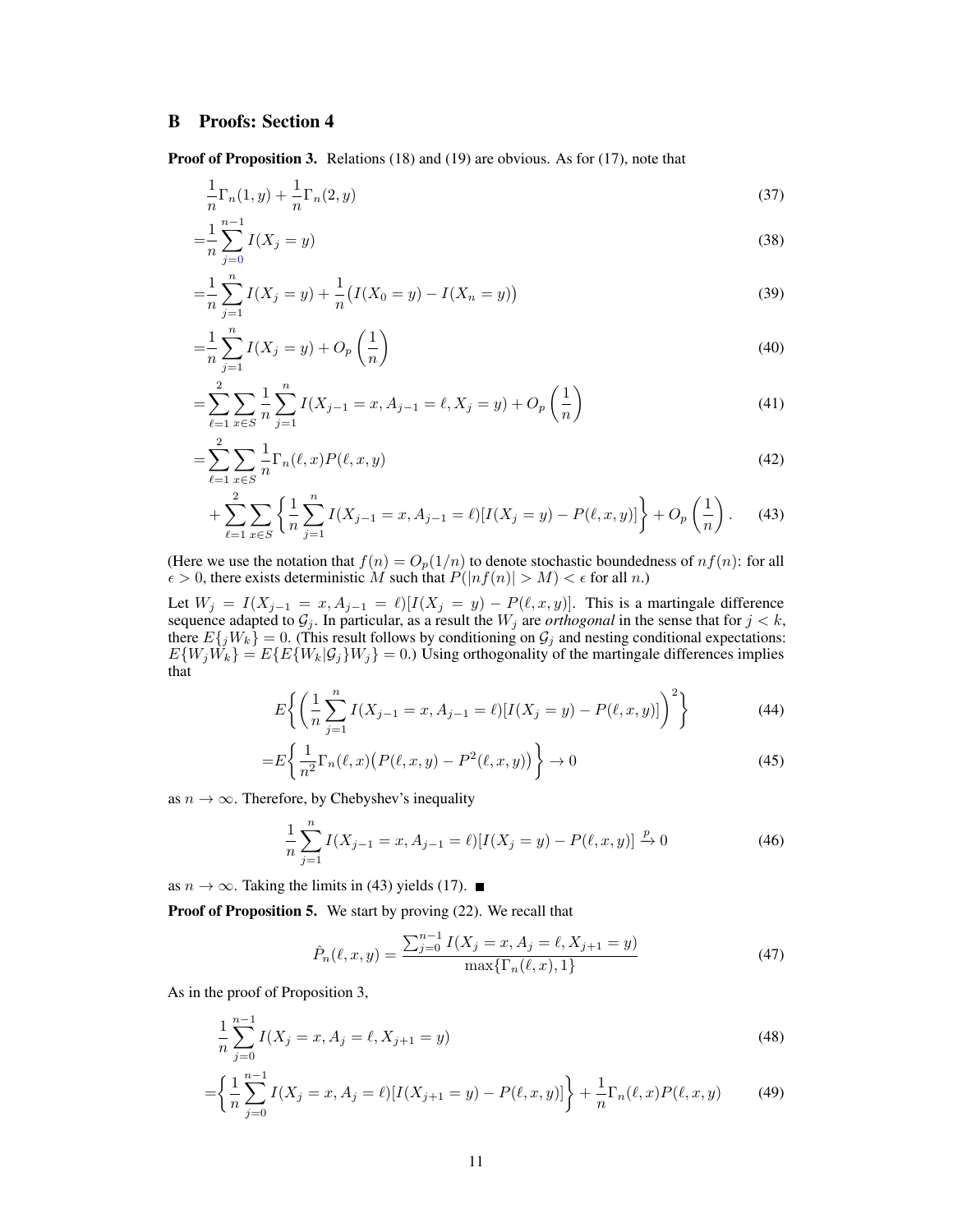Therefore,

$$
\hat{P}_n(\ell, x, y) = \frac{\left\{ \frac{1}{n} \sum_{j=0}^{n-1} I(X_j = x, A_j = \ell) [I(X_{j+1} = y) - P(\ell, x, y)] \right\}}{\frac{1}{n} \max\{\Gamma_n(\ell, x), 1\}}
$$
\n(50)

$$
+\frac{\Gamma_n(\ell,x)}{\max\{\Gamma_n(\ell,x),1\}}P(\ell,x,y) \tag{51}
$$

$$
= \frac{o_p(1)}{\frac{1}{n}\max\{\Gamma_n(\ell,x),1\}} + \frac{\Gamma_n(\ell,x)}{\max\{\Gamma_n(\ell,x),1\}} P(\ell,x,y) \qquad \text{from (46)} \tag{52}
$$

$$
\xrightarrow{p} P(\ell, x, y) \tag{53}
$$

as  $n \to \infty$ , where the convergence in [\(53\)](#page-11-1) holds because  $\gamma(\ell, x)$  are almost surely positive.

We now prove [\(23\)](#page-4-8). Let  $\mu_n$  denote the law of  $\hat{\pi}_n$ , and view it as a probability measure on vectors in the probability simplex on the state space S, denoted  $\Delta(S)$ . The set  $\Delta(S)$  is compact, and so by Prohorov's theorem there exists a deterministic subsequence  $n_k$  such that  $\mu_{n_k}$  converges weakly to a probability measure  $\mu$  on  $\Delta(S)$ , with associated random variable  $\pi'(\ell)$ . Since  $\hat{P}_n(\ell) \stackrel{p}{\to} P(\ell)$  by [\(53\)](#page-11-1), and  $P(\ell)$  is deterministic, it follows by Slutsky's theorem that:

<span id="page-11-1"></span>
$$
\widehat{\pi}_{n_k}(\ell)\widehat{P}_{n_k}(\ell) \Rightarrow \pi'(\ell)P(\ell).
$$

Since the policy limits are almost surely positive,  $J$  is almost surely finite. Thus, for all sufficiently large k there holds  $\hat{\pi}_{n_k}(\ell)\hat{P}_{n_k}(\ell) = \hat{\pi}_{n_k}(\ell)$ . It follows that  $\pi'(\ell) = \pi'(\ell)P(\ell)$ , so that  $\pi'(\ell) = \pi(\ell)$ almost surely. In other words, the measure  $\mu$  is the Dirac measure that places probability one on  $\pi(\ell)$ . Since this is the case for every convergent subsequence of  $\{\mu_n\}$ , we conclude that  $\hat{\pi}_n(\ell) \Rightarrow \pi(\ell)$ . Since  $\pi(\ell)$  is deterministic, we conclude that  $\pi_n(\ell) \stackrel{p}{\to} \pi(\ell)$  as  $n \to \infty$ , as required.

**Proof of Corollary [6.](#page-4-0)** Since the policy limits of A are almost surely positive, it is straightforward to show that for each  $\ell, x, \hat{r}_n(\ell, x) \stackrel{p}{\to} r(\ell, x)$  as  $n \to \infty$ . The result then follows from Proposition [5.](#page-4-6)

# <span id="page-11-0"></span>C Proofs: Section [5](#page-5-0)

**Proof of Theorem [8.](#page-5-5)** We begin by showing that for  $\ell = 1, 2$  and  $n \geq J$ , there holds:

$$
\left(\hat{\pi}_n(\ell) - \pi(\ell)\right) r(\ell) = \hat{\pi}_n(\ell) \left(\hat{P}_n(\ell) - P(\ell)\right) \tilde{g}(\ell). \tag{54}
$$

To see this, observe that for  $n \geq J$ ,

$$
\hat{\pi}_n(\ell) - \pi(\ell) = \hat{\pi}_n \hat{P}_n(\ell) - \hat{\pi}_n(\ell) P(\ell) + \hat{\pi}_n(\ell) P(\ell) - \pi(\ell) P(\ell)
$$
\n(55)

so rearranging the terms we get,

$$
\left(\hat{\pi}_n(\ell) - \pi(\ell)\right)\left(I - P(\ell)\right) = \hat{\pi}_n(\ell)\left(\hat{P}_n(\ell) - P(\ell)\right). \tag{56}
$$

Because  $\Pi(\ell)$  has identical elements down each column,

$$
\left(\hat{\pi}_n(\ell) - \pi(\ell)\right) \Pi(\ell) = 0,\tag{57}
$$

and hence

$$
\left(\hat{\pi}_n(\ell) - \pi(\ell)\right)\left(I - P(\ell) + \Pi(\ell)\right) = \hat{\pi}_n(\ell)\left(\hat{P}_n(\ell) - P(\ell)\right). \tag{58}
$$

Recall that we defined  $\tilde{g}(\ell) = (I - P(\ell) + \Pi(\ell))^{-1} r(\ell)$ ; thus

$$
\left(\hat{\pi}_n(\ell) - \pi(\ell)\right) r(\ell) = \hat{\pi}_n(\ell) \left(\hat{P}_n(\ell) - P(\ell)\right) \tilde{g}(\ell),\tag{59}
$$

as desired.

Now for  $\ell = 1, 2$ , and  $x \in S$ , define

$$
r(\ell, x, y) = \int_{\mathbb{R}} zF(dz, x, y, \ell).
$$
 (60)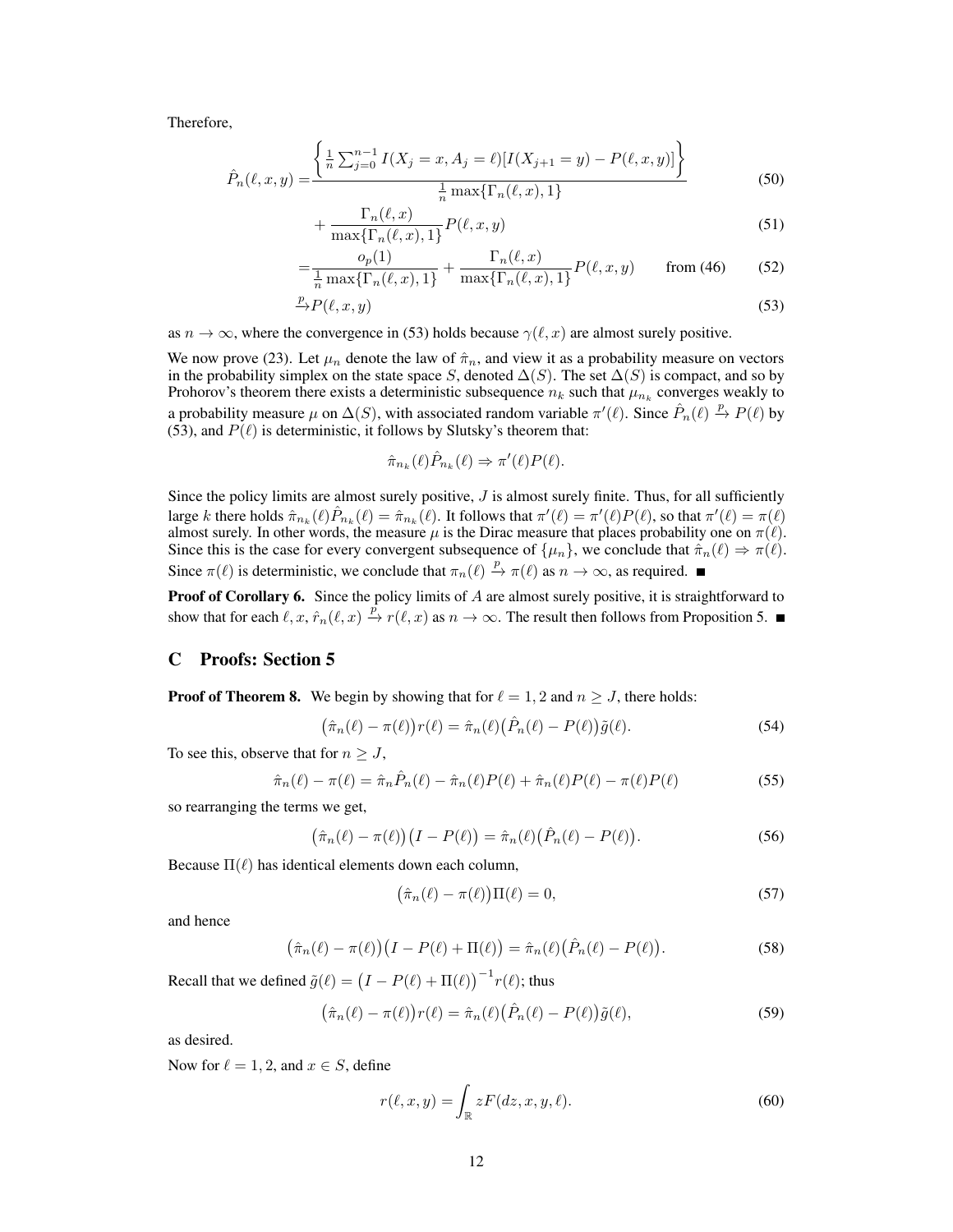Recall that  $\hat{\alpha}_n = \hat{\pi}_n(2)\hat{r}_n(2) - \hat{\pi}_n(1)\hat{r}_n(1)$ . We can write:

$$
\hat{\pi}_n(\ell)\hat{r}_n(\ell) - \pi(\ell)r(\ell) \tag{61}
$$

$$
= \left(\hat{\pi}_n(\ell) - \pi(\ell)\right) r(\ell) + \hat{\pi}_n(\ell) \left(\hat{r}_n(\ell) - r(\ell)\right) \tag{62}
$$

$$
= \hat{\pi}_n(\ell) \left( \hat{P}_n(\ell) - P(\ell) \right) \tilde{g}(\ell) + \hat{\pi}_n(\ell) \left( \hat{r}_n(\ell) - r(\ell) \right) \tag{63}
$$

$$
= \sum_{x \in S} \hat{\pi}_n(\ell, x) \frac{\sum_{j=1}^n I(X_{j-1} = x, A_{j-1} = \ell) [\tilde{g}(\ell, X_j) - (P(\ell)\tilde{g}(\ell))(X_{j-1})]}{\max\{\Gamma_n(\ell, x), 1\}} + \sum_{x \in S} \hat{\pi}_n(\ell, x) \frac{\sum_{j=0}^{n-1} I(X_j = x, A_j = \ell)(R_{j+1} - r(\ell, x))}{\max\{\Gamma_n(\ell, x), 1\}}
$$
(64)

$$
= \sum_{x \in S} \hat{\pi}_n(\ell, x) \frac{\sum_{j=1}^n D_j(\ell, x)}{\max\{\Gamma_n(\ell, x), 1\}}
$$
(65)

where

$$
D_j(\ell, x) := I(X_{j-1} = x, A_{j-1} = \ell) \big[ \tilde{g}(\ell, X_j) - \big( P(\ell) \tilde{g}(\ell) \big) (X_{j-1}) + R_j - r(\ell, X_{j-1}) \big]. \tag{66}
$$

Note that for each  $\ell, x, D_j(\ell, x)$  is a martingale difference sequence adapted to  $\mathcal{G}_j$ . For deterministic  $w(\ell) = (w(\ell, x) : x \in S), \ell = 1, 2$ , consider

<span id="page-12-0"></span>
$$
T_n = \frac{1}{\sqrt{n}} \sum_{j=1}^n \sum_{\ell=1}^2 \sum_{x \in S} D_j(\ell, x) w(\ell, x)
$$
 (67)

$$
\triangleq \frac{1}{\sqrt{n}} \sum_{j=1}^{n} D_j,\tag{68}
$$

where

$$
D_j = \sum_{\ell=1}^2 \sum_{x \in S} D_j(\ell, x) w(\ell, x).
$$
 (69)

The  $D_j$ 's are martingale differences adapted to  $(\mathcal{G}_j : j \geq 0)$ . Since they are bounded by  $2 \max\{|\tilde{g}(\ell, x)| : x \in S, \ell = 1, 2\} < \infty$  (since  $r(\ell, x)$  is finite), the following conditional Lindeberg's condition holds (Eq. (3.7) of [\[10\]](#page-8-24)):

$$
\text{for all } \epsilon > 0, \quad \sum_{j=1}^{n} \frac{1}{n} E\{D_j^2 I(|D_j| > \epsilon) | \mathcal{G}_{j-1}\} \xrightarrow{p} 0. \tag{70}
$$

Furthermore,

$$
\frac{1}{n}\sum_{j=1}^{n} E\{D_j^2 | \mathcal{G}_{j-1}\} = \frac{1}{n}\sum_{\ell=1}^{2} \sum_{x \in S} \sum_{j=0}^{n-1} I(X_j = x, A_j = \ell)\sigma^2(\ell, x) w^2(\ell, x)
$$
(71)

<span id="page-12-1"></span>
$$
=\sum_{\ell=1}^{2}\sum_{x\in S}\sigma^{2}(\ell,x)w^{2}(\ell,x)\frac{\Gamma_{n}(\ell,x)}{n}\tag{72}
$$

$$
\xrightarrow{\mathcal{P}} \sum_{\ell=1}^{2} \sum_{x \in S} \sigma^2(\ell, x) w^2(\ell, x) \gamma(\ell, x) \triangleq \eta^2,\tag{73}
$$

since  $A$  is assumed to be a TAR policy. We therefore conclude that (by Corollary  $(3.1)$  of  $[10]$ )

$$
T_n \Rightarrow \sum_{\ell=1}^2 \sum_{x \in S} \sigma(\ell, x) w(\ell, x) \sqrt{\gamma(\ell, x)} G(\ell, x) \quad (stably)
$$
 (74)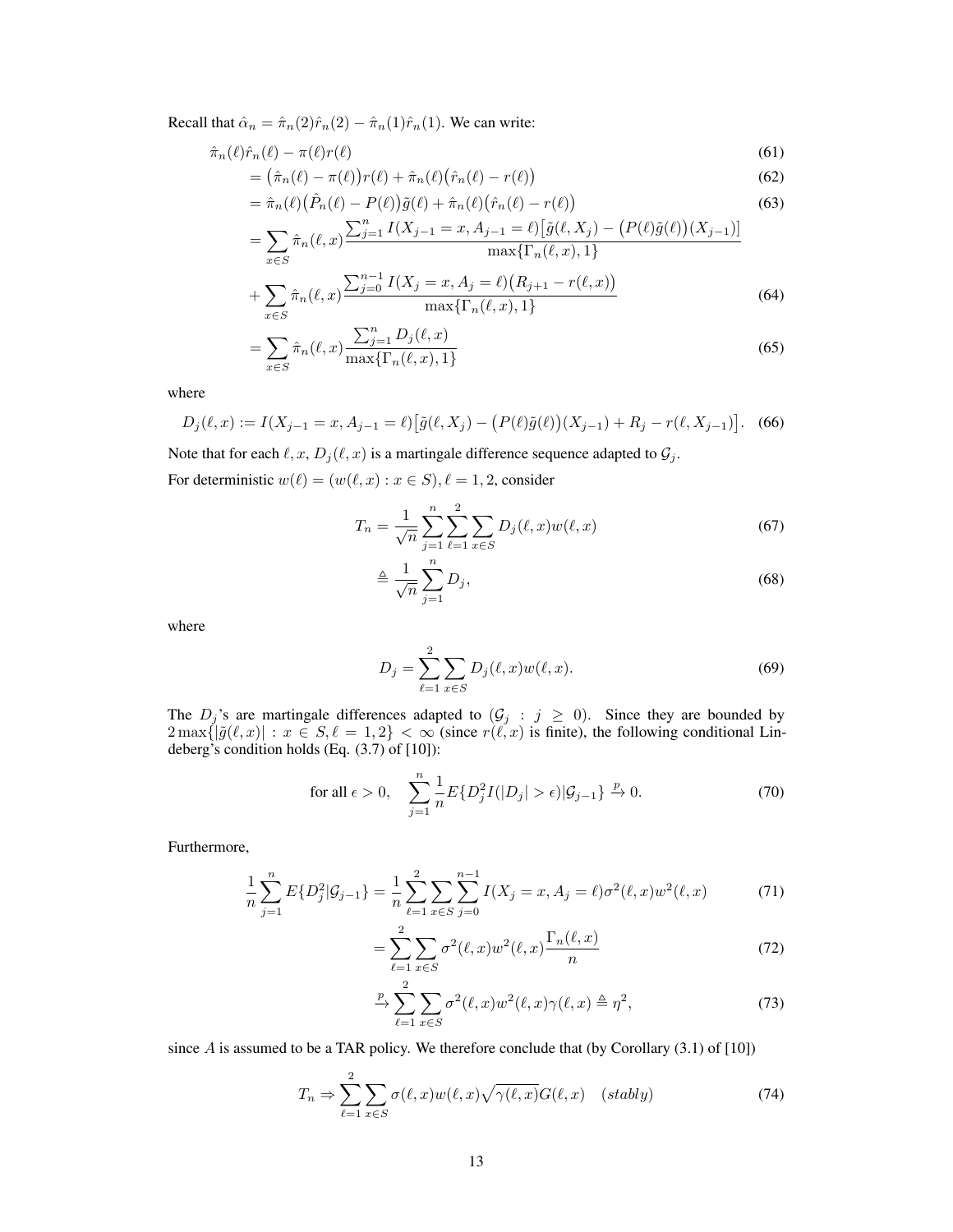as  $n \to \infty$ .<sup>[3](#page-13-0)</sup>

Stable weak convergence implies that the following convergence of characteristic functions holds as well:

$$
E\left\{\exp\left(iT_n+i\sum_{\ell=1}^2\sum_{x\in S}\tilde{w}(\ell,x)\gamma(\ell,x)\right)\right\}
$$
\n(75)

$$
\to E\bigg\{\exp\big(i\sum_{\ell=1}^{2}\sum_{x\in S}w(\ell,x)G(\ell,x)\sigma(\ell,x)\sqrt{\gamma(\ell,x)}+i\sum_{\ell=1}^{2}\sum_{x\in S}\tilde{w}(\ell,x)\gamma(\ell,x)\big)\bigg\}\qquad(76)
$$

as  $n \to \infty$ , for any deterministic choice of  $\tilde{w}(\ell) = (\tilde{w}(\ell, x) : x \in S), j = 1, 2$ . The Cramer-Wold device therefore implies that

$$
\left(\frac{\sum_{j=1}^{n} D_j(\ell, x)}{\sqrt{n}}, \gamma(\ell, x) : x \in S, \ell = 1, 2\right) \Rightarrow \left(\sigma(\ell, x)\sqrt{\gamma(\ell, x)}G(\ell, x), \gamma(\ell, x) : x \in S, \ell = 1, 2\right)
$$
\n(77)

as  $n \to \infty$ . Consequently, since the  $\gamma(\ell, x)$ 's are almost surely positive,

$$
\left(\frac{\sum_{j=1}^{n} D_j(\ell, x)}{\sqrt{n}\gamma(\ell, x)} : x \in S, \ell = 1, 2\right) \Rightarrow \left(\frac{\sigma(\ell, x)G(\ell, x)}{\sqrt{\gamma(\ell, x)}} : x \in S, \ell = 1, 2\right) \tag{78}
$$

as  $n \to \infty$ . Because  $\frac{\Gamma_n(\ell,x)}{n \gamma(\ell,x)}$  $\stackrel{p}{\rightarrow} 1$  as  $n \rightarrow \infty$ , Slutsky's lemma implies that

<span id="page-13-1"></span>
$$
\sqrt{n}\left(\frac{\sum_{j=1}^{n}D_j(\ell,x)}{\Gamma_n(\ell,x)} : x \in S, \ell = 1,2\right)
$$
\n(79)

$$
\Rightarrow \left( \frac{\sigma(\ell, x) G(\ell, x)}{\sqrt{\gamma(\ell, x)}} : x \in S, \ell = 1, 2 \right)
$$
\n(80)

as  $n \to \infty$ . Finally, Result 2, [\(80\)](#page-13-1), and another application of Slutsky's lemma imply that

$$
\sqrt{n}\left[\sum_{x\in S}\hat{\pi}_n(1,x)\frac{\sum_{j=1}^n D_j(1,x)}{\Gamma_n(1,x)} - \sum_{x\in S}\pi_n(2,x)\frac{\sum_{j=1}^n D_j(2,x)}{\Gamma_n(2,x)}\right]
$$
(81)

$$
\Rightarrow \sum_{x \in S} \frac{\pi(1, x)\sigma(1, x)G(1, x)}{\sqrt{\gamma(1, x)}} - \sum_{x \in S} \frac{\pi(2, x)\sigma(2, x)G(2, x)}{\sqrt{\gamma(2, x)}} \tag{82}
$$

as  $n \to \infty$ , proving the Theorem. ■

Proof of Corollary [9.](#page-6-1) Note that the Skorohod representation theorem together with Fatou's lemma applied to [\(29\)](#page-6-6) yields the following:

<span id="page-13-2"></span>
$$
\liminf_{n \to \infty} n \operatorname{Var}(\hat{\alpha}_n - \alpha) \ge \sum_{\ell=1,2} \sum_{x \in S} \pi^2(\ell, x) \sigma^2(\ell, x) E\left\{ \frac{1}{\gamma(\ell, x)} \right\}.
$$
 (83)

Using Jensen's inequality on the right hand side of [\(83\)](#page-13-2), we obtain the result in [\(30\)](#page-6-7), as required. (Note that  $E\{\gamma(\ell, x)\} > 0$  for all  $\ell, x$  since we assumed the policy limits are almost surely positive.) É

#### Proof of Corollary [10.](#page-6-2)

First we show the following limits hold:

<span id="page-13-3"></span>
$$
\lim_{n \to \infty} E\left\{ \sup_{\ell=1,2;x \in S} \left| \frac{\hat{\pi}_n(\ell,x)}{\max\{\Gamma_n(\ell,x),1\}/n} - \frac{\pi(\ell,x)}{\gamma(\ell,x)} \right| \right\} = 0; \tag{84}
$$

<span id="page-13-4"></span>
$$
\lim_{n \to \infty} E\left\{ \sup_{\ell=1,2;x \in S} \left| \frac{\hat{\pi}_n(\ell,x)}{\max\{\Gamma_n(\ell,x),1\}/n} - \frac{\pi(\ell,x)}{\gamma(\ell,x)} \right|^2 \right\} = 0. \tag{85}
$$

<span id="page-13-0"></span><sup>&</sup>lt;sup>3</sup>If a sequence of random variables  $Y_n$  on a probability space  $(\Omega, \mathcal{F}, P)$  converges weakly to Y, we say the convergence is *stable* if for all continuity points y of the cumulative distribution function of Y and for all measurable events E, the limit  $\lim_{n\to\infty} P(\lbrace Y_n \leq y \rbrace \cap E) = Q_y(E)$  exists, and if  $Q_y(E) \to P(E)$  as  $y \rightarrow \infty$ .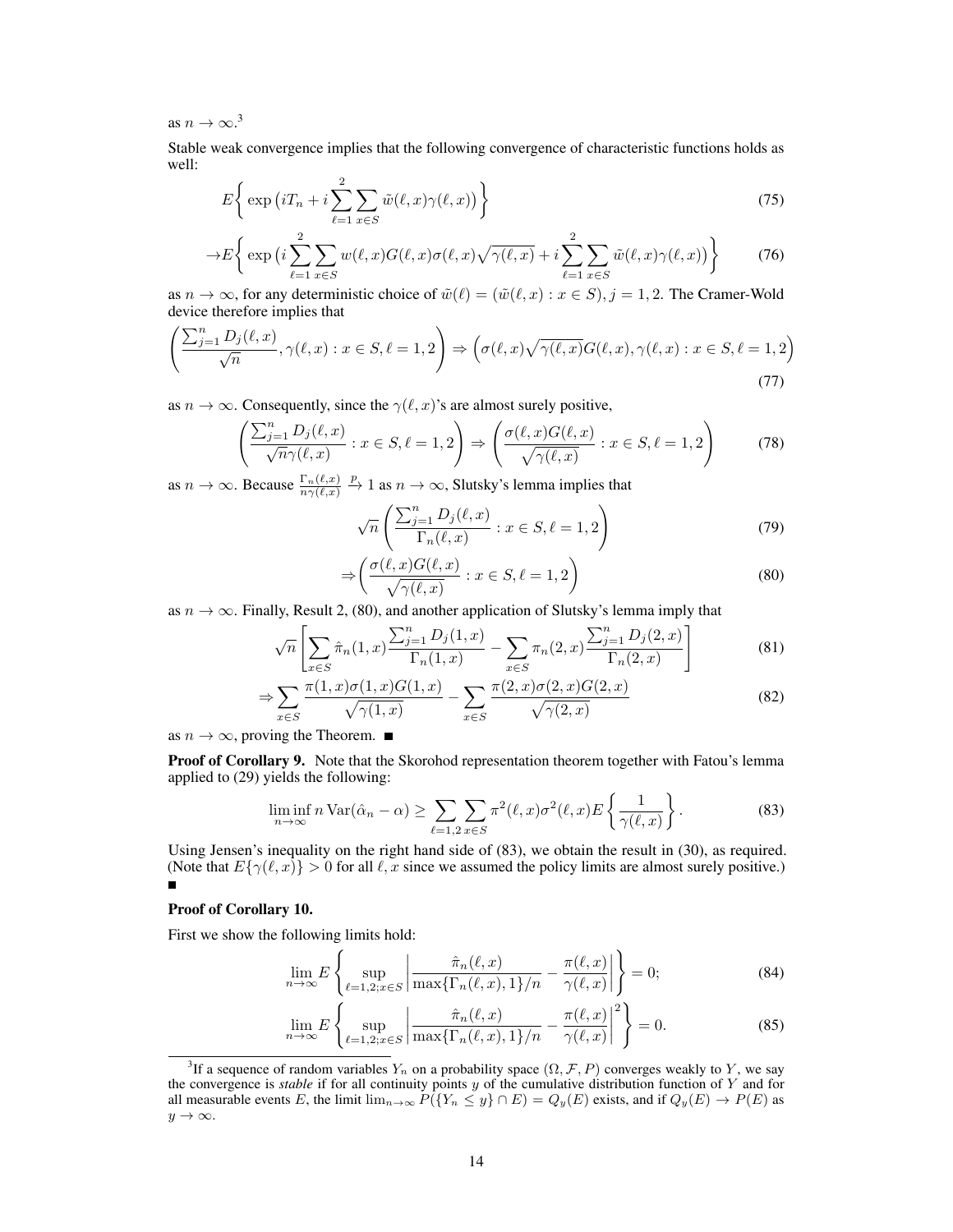We know from Proposition [5](#page-4-6) that  $\hat{\pi}_n \stackrel{p}{\to} \pi_n$  for all  $\ell, x$ . Further, we know from the definition of policy limits that  $\Gamma(\ell, x)/n \stackrel{p}{\to} \gamma(\ell, x)$  for all  $\ell, x$ . Thus the vector  $(\hat{\pi}_n, \Gamma_n/n)$  converges in probability to the vector  $(\pi, \gamma)$ . Use the Skorohod representation theorem to construct a joint probability space on which these limits hold almost surely. Then note that each of the terms inside the expectations are bounded in [\(84\)](#page-13-3)-[\(85\)](#page-13-4), so the desired results hold by the bounded convergence theorem.

For the next steps, we use the same definitions as in the proof of Theorem [8,](#page-5-5) and refer the reader there for the relevant notation. In particular, we define  $D_i(\ell, x)$  as in that proof, and use the relationship in [\(65\)](#page-12-0). We make the following two definitions:

$$
Y_n(\ell) = \hat{\pi}_n(\ell)\hat{r}_n(\ell) - \pi(\ell)r(\ell) = \sum_{j=1}^n \sum_{x \in S} \frac{\hat{\pi}_n(\ell, x)}{\max\{\Gamma_n(\ell, x), 1\}/n} \cdot \frac{D_j(\ell, x)}{n};
$$
  

$$
Z_n(\ell) = \sum_{j=1}^n \sum_{x \in S} \frac{\pi(\ell, x)}{\gamma(\ell, x)} \cdot \frac{D_j(\ell, x)}{n}.
$$

Note that  $\hat{\alpha}_n - \alpha = Y_n(2) - Y_n(1)$ . The main remaining step in our proof is to show that we can compute the scaled asymptotic variance of  $Z_n(2) - Z_n(1)$ , and to use this to upper bound the scaled asymptotic variance of  $Y_n(2) - Y_n(1)$ .

We now show the following limit holds:

<span id="page-14-0"></span>
$$
\lim_{n \to \infty} \text{Var}(\sqrt{n}(Z_n(2) - Z_n(1))) = \sum_{x \in S} \frac{\pi^2(\ell, x)\sigma^2(\ell, x)}{\gamma(\ell, x)}.
$$
 (86)

.

Observe that  $Z_n(\ell)$  is a weighted sum of martingale differences; thus we use orthogonality of Observe that  $Z_n(\ell)$  is a weighted sum of martingale differences; thus we use orthogonality of martingale differences again. In particular,  $E\{Z_n(\ell)\}=0$  for all n. Thus  $Var(\sqrt{n}(Z_n(2))$  $Z_n(1)$ ) =  $nE\{(Z_n(2) - Z_n(1))^2\}$ . Observe that:

$$
Z_n(1)Z_n(2) = \sum_{j=1}^n \sum_{k=1}^n \sum_{x,y \in S} \frac{\pi(1,x)\pi(2,y)}{\gamma(1,x)\gamma(2,y)} \frac{D_j(1,x)D_k(2,y)}{n}
$$

We show that  $E\{D_i(1, x)D_k(2, y)\}=0$ . If  $j=k$ , then the product  $D_i(1, x)D_i(2, y)=0$  since only one of the two chains  $\ell = 1, 2$  can be run at time k. If  $j > k$ , then the tower property of conditional expectations is applied as usual to give:

$$
E\{E\{D_j(1,x)|\mathcal{G}_k\}D_k(2,x)\}=0.
$$

The same holds of course if  $j < k$ . Thus we have  $E\{Z_n(1)Z_n(2)\} = 0$  for all n. Finally, using [\(71\)](#page-12-1) with  $w(1, x) = \pi(1, x)/\gamma(1, x)$  and  $w(2, x) = 0$ , together with the Skorohod representation theorem and the bounded convergence theorem, it follows that:

<span id="page-14-1"></span>
$$
E{nZ_n(1)^2} \to \sum_{x \in S} \frac{\pi^2(1, x)\sigma^2(1, x)}{\gamma(1, x)}.
$$

(Use of bounded convergence here requires assuming boundedness of rewards.) An analogous result holds for the limit of  $E{nZ_n(2)^2}$ . Combining these steps, we obtain [\(86\)](#page-14-0).

Finally, we can establish the following upper bound:

$$
\limsup_{n \to \infty} n \operatorname{Var}(\hat{\alpha}_n - \alpha_n) \le \sum_{\ell=1,2} \sum_{x \in S} \frac{\pi^2(\ell, x) \sigma^2(\ell, x)}{\gamma(\ell, x)}.
$$
 (87)

To prove this we upper bound the variance of  $Y_n(2)-Y_n(1)$  in terms of the variance of  $Z_n(2)-Z_n(1)$ . Note that  $\text{Var}(Y_n(2) - Y_n(1)) \leq E\{(Y_n(2) - Y_n(1))^2\}$ . Further, because  $D_i(\ell, x)$  are bounded, there exist constants  $M_1, M_2$  such that:

$$
(Y_n(2) - Y_n(1))^2 \le (Z_n(2) - Z_n(1))^2 + M_1 \sup_{\ell=1,2;x\in S} \left| \frac{\hat{\pi}_n(\ell,x)}{\max\{\Gamma_n(\ell,x),1\}/n} - \frac{\pi(\ell,x)}{\gamma(\ell,x)} \right| + M_2 \sup_{\ell=1,2;x\in S} \left| \frac{\hat{\pi}_n(\ell,x)}{\max\{\Gamma_n(\ell,x),1\}/n} - \frac{\pi(\ell,x)}{\gamma(\ell,x)} \right|^2.
$$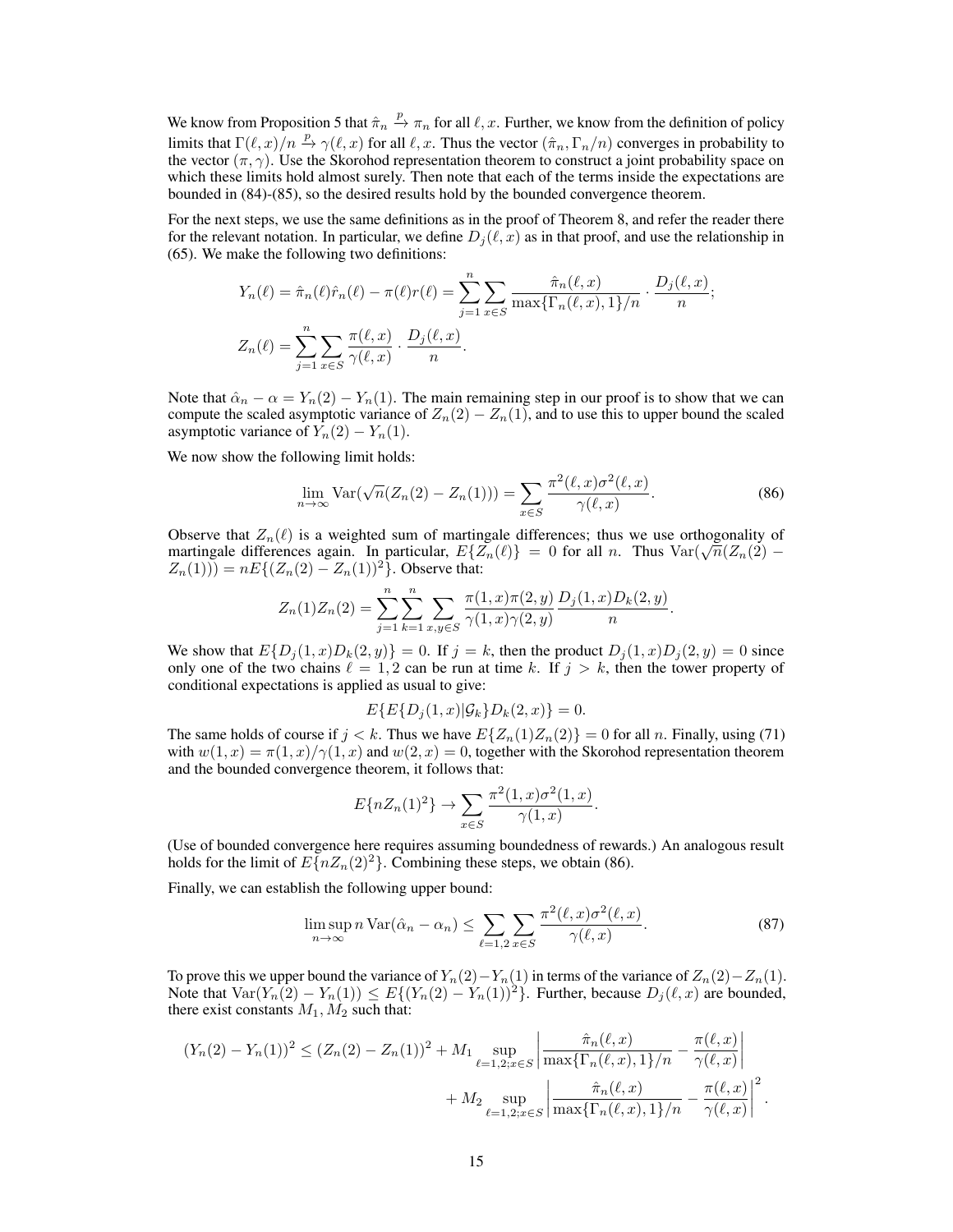Taking expectations on both sides, and applying Steps 2 and 3, establishes [\(87\)](#page-14-1). Combining [\(87\)](#page-14-1) with [\(30\)](#page-6-7) yields the desired result (note that  $E\{\gamma(\ell, x)\} = \gamma(\ell, x)$  since the policy limits are almost surely constant).

**Proof of Theorem [12.](#page-6-4)** First, we show that [\(33\)](#page-6-3)-[\(34\)](#page-6-5) has a unique optimal solution  $\kappa^*$ , with entries that are all positive. It is straightforward to see that the solution to this problem will be positive in all coordinates, since the objective function approaches infinity as any  $\kappa(\ell, x)$  approaches zero (as all  $\sigma(\ell, x)$  are positive). Further, note that the objective function is strictly convex and K is convex and compact, and thus there must be a unique solution  $\kappa^* \in \mathcal{K}$  to the optimization problem [\(33\)](#page-6-3)-[\(34\)](#page-6-5).

Next, we show that the limit inferior of the scaled asymptotic variance of the MLE under any TAR policy with positive policy limits is bounded below by the optimal value of [\(33\)](#page-6-3)-[\(34\)](#page-6-5). This follows by applying Corollary [9.](#page-6-1) In particular, from Remark [4,](#page-4-9) we know  $\gamma$  is a probability measure over the set K (cf. Definition [2\)](#page-4-10). The set K is convex and compact, and so  $\kappa = E\{\gamma\} \in \mathcal{K}$ . In particular, as a consequence by applying  $(30)$  we conclude that the optimal value of  $(33)-(34)$  $(33)-(34)$  $(33)-(34)$  is a lower bound to  $\liminf_{n\to\infty} \text{Var}(\hat{\alpha}_n - \alpha).$ 

Finally, the fact that [\(35\)](#page-7-4) holds follows from Corollary [10.](#page-6-2) The stationary Markov policy A<sup>∗</sup> defined via [\(20\)](#page-4-3) has the constant policy limit  $\kappa^*$  (cf. Remark [4\)](#page-4-9), so it is efficient. The theorem follows.

#### <span id="page-15-0"></span>D Pseudocode for OnlineETI

The pseudocode for OnlineETI is prsented as Algorithm [1.](#page-16-0)

## <span id="page-15-1"></span>E Proofs: Section [6](#page-7-0)

Proof of Theorem [13.](#page-7-3) We establish that for OnlineETI there holds:

$$
\frac{1}{n}\Gamma_n(\ell,x) \xrightarrow{p} \kappa^*(\ell,x),\tag{88}
$$

where  $\kappa^*$  is the solution to [\(33\)](#page-6-3)-[\(34\)](#page-6-5).

First, note that the forced exploration (i.e., the  $M_n(x)^{-1/2}$  term in the definition of  $\hat{p}_n(\ell, x)$ ) ensures that  $\Gamma_n(\ell, x) \to \infty$  almost surely for all  $\ell, x$ . To see this, note first that as long as  $M_n(x) \to \infty$ almost surely, it must be the case that  $\Gamma_n(\ell, x) \to \infty$  for  $\ell = 1, 2$  almost surely as well, due to the forced exploration term, the fact that  $\sum_{k\geq 1} k^{-1/2}$  diverges, and the Borel-Cantelli Lemma. Since the state space is finite, almost surely, there exists at least one state  $x'$  that is visited infinitely often. Thus almost surely, all states reachable from  $x'$  in one step under either  $P(1)$  or  $P(2)$  must be visited infinitely often as well. The same argument applies to those states, and so on. Since the state space is finite, and both  $P(1)$  and  $P(2)$  are irreducible, this process exhausts all the states, and we conclude  $M_n(x) \to \infty$  almost surely for all  $x \in S$ .

Next we show that for all  $\ell, x, y$ ,  $\hat{P}_n(\ell, x, y)$  converges to  $P(\ell, x, y)$  almost surely. For each  $\ell, x$ , it is convenient to define  $T_m(\ell, x) = \inf\{n : \Gamma_n(\ell, x) = m\}$ . By the standard strong law of large numbers, it follows that  $\hat{P}_{T_m(\ell,x)}(\ell,x,y) \to P(\ell,x,y)$  almost surely; this is because  $\hat{P}_{T_m(\ell,x)}(\ell,x,y)$  is the sample average of m independent Bernoulli random variables, each with success probability  $P(\ell, x, y)$ . Now observe that for n such that  $T_m(\ell, x) \le n < T_{m+1}(\ell, x)$ ,  $\hat{P}_n(\ell, x, y) = \hat{P}_{T_m(\ell, x)}(\ell, x, y)$ ; i.e., between successive visits to state x in which policy  $\ell$  is sampled,  $\hat{P}_n(\ell, x, y)$  remains constant. It follows therefore that  $\hat{P}_n(\ell, x, y) \to P(\ell, x, y)$  almost surely as well. We now use a compactness argument analogous to that used to establish [\(23\)](#page-4-8) to show that  $\hat{\pi}_n(\ell) \rightarrow$  $\pi(\ell)$  almost surely. Let J be the first n at which  $\hat{P}_n(\ell)$  is irreducible for both  $\ell = 1, 2$ . The time  $J$  is almost surely finite, because both chains are sampled with equal probability until time  $J$ , and because  $P(\ell)$  is irreducible for  $\ell = 1, 2$ . Thus for the remainder of our argument, we condition on the almost sure event  $J < \infty$ . Next, consider any subsequence  $\{n_k\}$  along which, almost surely,  $\hat{\pi}_{n_k}(\ell) \to \pi'(\ell)$ . (Note that in general, this is a random subsequence.) Since  $\hat{\pi}_{n_k}(\ell) \hat{P}_{n_k}(\ell) = \hat{\pi}_{n_k}(\ell)$ for all k, almost sure convergence of  $\hat{P}_n(\ell)$  implies that  $\pi'(\ell)P(\ell) = \pi'(\ell)$ . Thus  $\pi'(\ell) = \pi(\ell)$ almost surely. Since this is almost surely true for every convergent subsequence, we conclude that  $\hat{\pi}_n(\ell) \to \pi(\ell)$  almost surely, as required.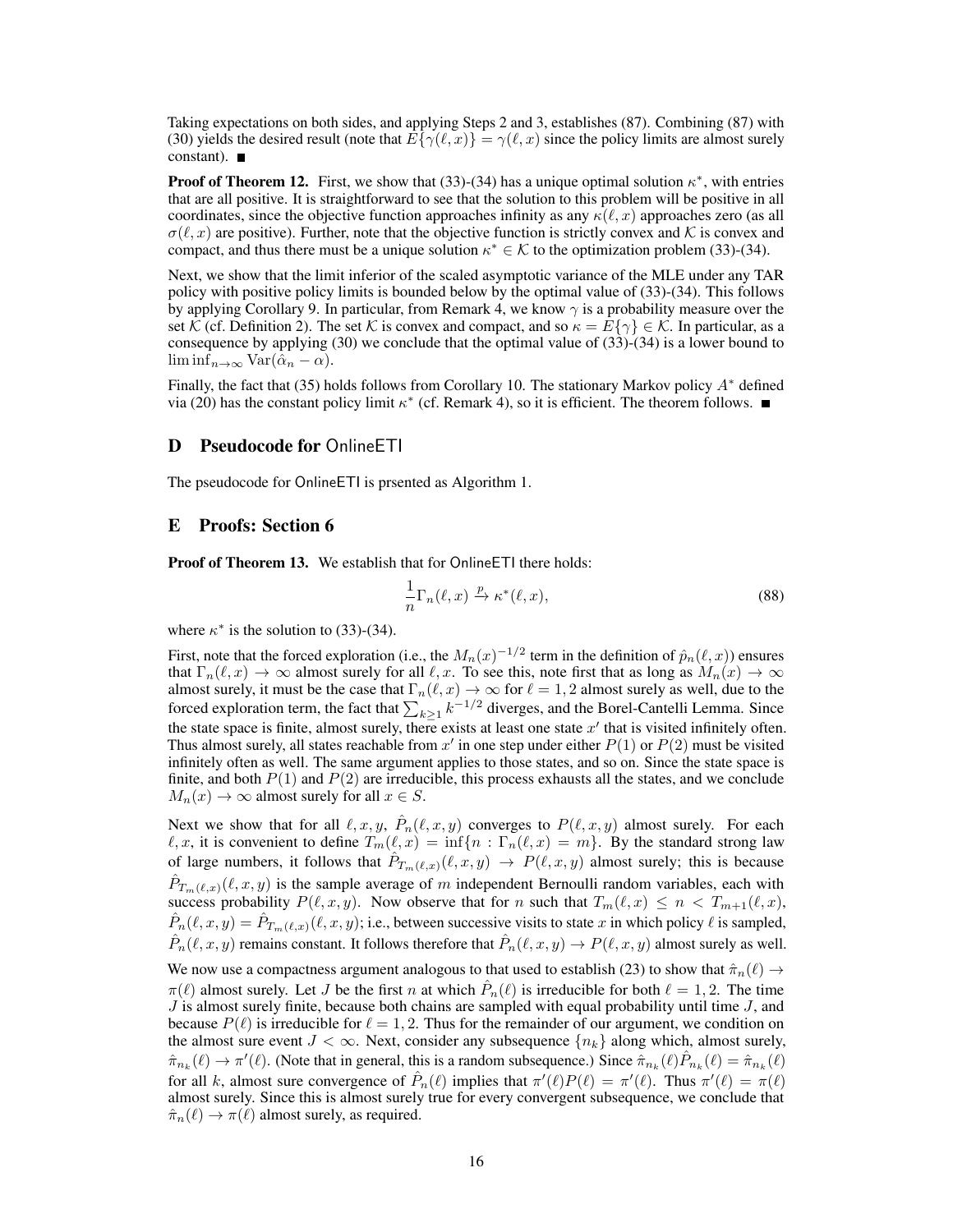<span id="page-16-0"></span>Algorithm 1 OnlineETI (Online Experimentation with Temporal Interference)

1: **procedure** EXPERIMENT(initial state  $x_0$ ) 2: Set initial state  $X_0 = x_0$ 3: Initialization: For  $\ell = 1, 2, x, y \in S$ , set  $\hat{P}_0(\ell, x, y) = \frac{1}{|S|}$ ;  $\Gamma_0(\ell, x) = 0$ ;  $\Phi_0(\ell, x, y) = 0$ ; 4:  $\Theta_0(\ell, x) = 0; \Psi_0(\ell, x) = 0; \Upsilon_0(\ell, x, y) = 0; \hat{r}_0(\ell, x) = 0; \hat{s}_0(\ell, x, y) = 0;$ 5:  $\hat{t}_0(\ell, x, y) = 0; \hat{\pi}_0(\ell, x) = 0; \hat{p}_0(\ell, x) = 0.5$ <br>6: **for**  $n = 1, 2, ...$  **do** for  $n = 1, 2, ...$  do 7: Set  $A_{n-1} = \ell$  with probability  $\hat{p}_{n-1}(\ell, x)$ , i.e.: 8:  $A_{n-1} = 1$  if  $U_{n-1} \le \hat{p}_{n-1}(1, x)$ , and  $A_{n-1} = 2$  otherwise<br>9: Run chain  $A_{n-1}$ , and obtain reward  $R_n$  and new state  $X_n$ Run chain  $A_{n-1}$ , and obtain reward  $R_n$  and new state  $X_n$ 10: For all  $\ell = 1, 2, x, y \in S$ : 11:  $\Gamma_n(\ell, x) \leftarrow \Gamma_{n-1}(\ell, x) + I(X_{n-1} = x, A_{n-1} = \ell)$ 12:  $\Phi_n(\ell, x, y) \leftarrow \Phi_{n-1}(\ell, x, y) + I(X_{n-1} = x, X_n = y, A_{n-1} = \ell)$ <br>
13:  $\Theta_n(\ell, x) \leftarrow \Theta_{n-1}(\ell, x) + I(X_{n-1} = x, A_{n-1} = \ell)R_n$ 13:  $\Theta_n(\ell, x) \leftarrow \Theta_{n-1}(\ell, x) + I(X_{n-1} = x, A_{n-1} = \ell)R_n$ <br>
14:  $\Psi_n(\ell, x, y) = \Psi_{n-1}(\ell, x, y) + I(X_{n-1} = x, X_n = y, A_n)$  $\Psi_n(\ell, x, y) = \Psi_{n-1}(\ell, x, y) + I(X_{n-1} = x, X_n = y, A_{n-1} = \ell)R_n$ 15:  $\Upsilon_n(\ell, x, y) \leftarrow \Upsilon_{n-1}(\ell, x, y) + I(X_{n-1} = x, X_n = y, A_{n-1} = \ell) R_n^2$ <br>
16:  $\hat{P}_n(\ell, x, y) \leftarrow \frac{\Phi_n(\ell, x, y)}{\max\{\Gamma_n(\ell, x), 1\}}$ 17: **if** for both  $\ell = 1, 2, \hat{P}_n(\ell)$  is irreducible **then** 18: Set  $\hat{\pi}_n(\ell)$  to be the unique steady state distribution of  $\hat{P}_n(\ell)$ 19: For  $\ell = 1, 2$  and  $x, y \in S$ : 20:  $\hat{\Pi}$  $\Pi_n(\ell) \leftarrow e\hat{\pi}_n(\ell)$ 21:  $\hat{g}_n(\ell, x) \leftarrow (I - \hat{P}_n(\ell) + \hat{\Pi}_n(\ell))^{-1} \hat{r}_n(\ell)$ 22:  $\hat{r}_n(\ell, x) \leftarrow \frac{\sum_{y \in S} \Psi_n(\ell, x, y)}{\max\{\Gamma_n(\ell, x), 1\}}$  $\max\{\Gamma_n(\ell,x),1\}$ 23:  $\hat{s}_n(\ell, x, y) \leftarrow \frac{\Psi_n(\ell, x, y)}{\max{\Phi_n(\ell, x, y), 1}}$ 24:  $\hat{t}_n(\ell, x, y) \leftarrow \frac{\Upsilon_n(\ell, x, y)}{\max{\Phi_n(\ell, x, y), 1}}$  $25:$  $\hat{P}_n^2(\ell, x) \leftarrow \sum_{y \in S} \hat{P}_n(\ell, x, y) [\hat{g}_n(\ell, y) - \sum_{z \in S} \hat{P}_n(\ell, x, z) \hat{g}_n(\ell, z)]^2$ 26: +  $\sum_{y \in S} \hat{P}_n(\ell, x, y) (\hat{t}_n(\ell, x, y) - \hat{s}_n(\ell, x, y)^2)$ 27: Choose any  $\hat{\kappa}_n$  in  $\arg\inf_{\hat{\kappa}\in\mathcal{K}} \sum_{\ell=1}^2 \sum_{x\in S} \frac{\hat{\pi}_n^2(\ell,x)\hat{\sigma}_n^2(\ell,x)}{\hat{\kappa}_n(\ell,x)}$ 28: For all  $x \in S$ ,  $M_n(x) \leftarrow \Gamma_n(1, x) + \Gamma_n(2, x)$ 29: **if**  $\hat{\kappa}_n(1, x) + \hat{\kappa}_n(2, x) > 0$  and  $M_n(x) > 0$  **then** 30:  $\hat{p}_n(\ell, x) \leftarrow (1 - M_n(x)^{-1/2}) \left( \frac{\hat{\kappa}_n(\ell, x)}{\hat{\kappa}_n(1, x) + \hat{\kappa}_n} \right)$  $\frac{\hat{\kappa}_n(\ell,x)}{\hat{\kappa}_n(1,x)+\hat{\kappa}_n(2,x)}$ 31:  $+\frac{1}{2}M_n(x)^{-1/2}$  for  $\ell = 1, 2, x \in S$ 32: else 33:  $\hat{p}_n(\ell, x) = 0.5$  for  $\ell = 1, 2, x \in S$ 34:  $\hat{\alpha}_n \leftarrow \hat{\pi}_n(2)\hat{r}_n(2) - \hat{\pi}_n(1)\hat{r}_n(1)$ <br>35: **else** else 36:  $\hat{p}_n(\ell, x) \leftarrow 0.5$ 37:  $\hat{\alpha}_n \leftarrow 0$ 

Because rewards are bounded, and thus in particular have finite moments, an argument analogous to that above for  $\hat{P}_n$  establishes that almost surely we have:

$$
\hat{r}_n(\ell, x) \to r(\ell, x)
$$

and

$$
\hat{t}_n(\ell, x, y) - \hat{s}_n^2(\ell, x, y)^2 \to \text{Var}(R_1 | A_0 = \ell, X_0 = x, X_1 = y).
$$

When  $J < \infty$ , since each  $\hat{P}_n(\ell)$  is irreducible, it follows that  $(I - \hat{P}_n(\ell) + \hat{\Pi}_n(\ell))^{-1}$  exists. By continuity, conditioning on  $J < \infty$ , we have:

$$
\hat{\tilde{g}}(\ell, x) \to \tilde{g}(\ell, x)
$$

almost surely as well, and thus:

$$
\hat{\sigma}^2(\ell, x) \to \sigma^2(\ell, x)
$$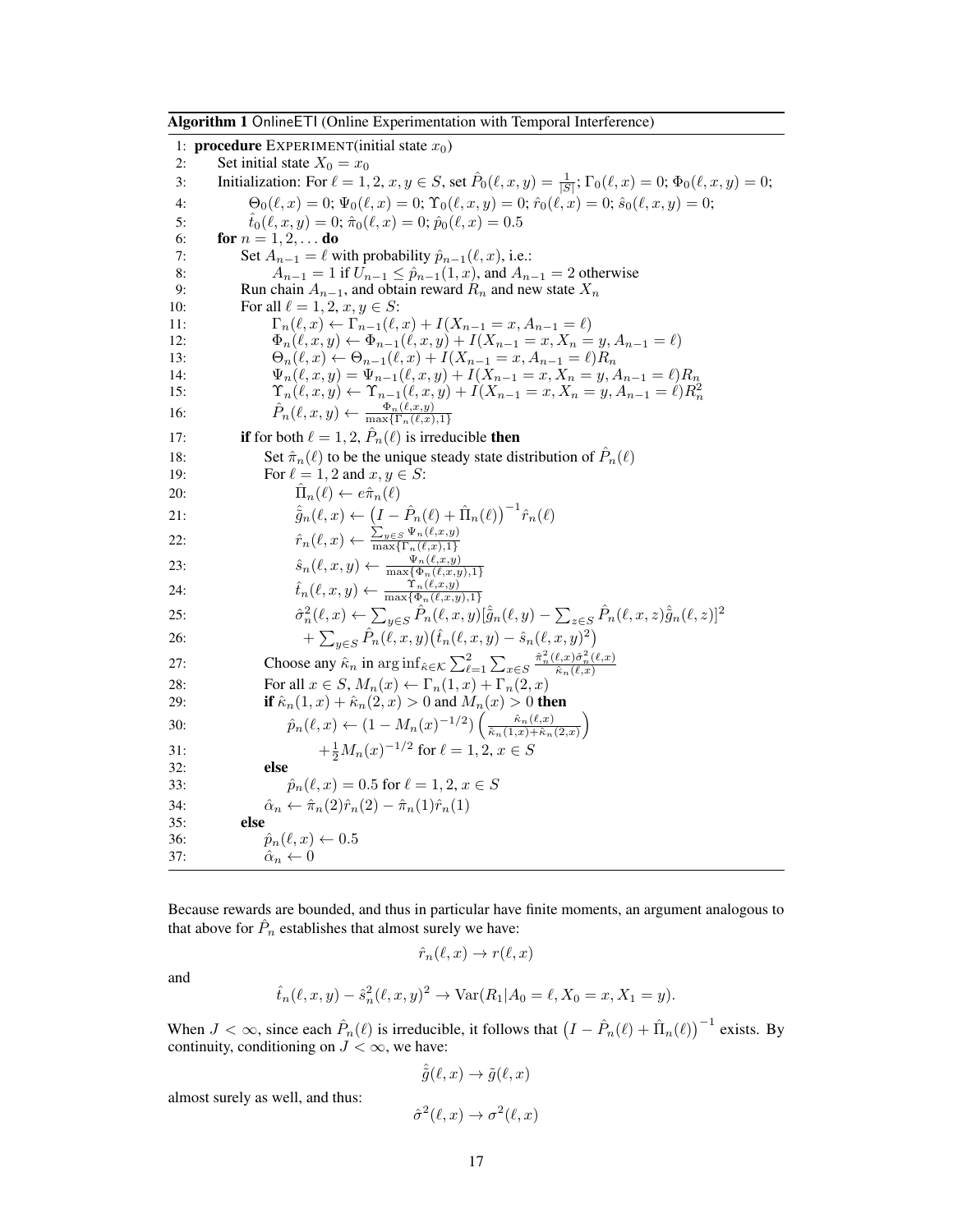almost surely.

We now establish almost sure convergence of  $\hat{\kappa}_n$  to  $\kappa^*$ . To do this, for a distribution  $\tilde{\pi}$  on the state space S and a nonnegative vector  $\tilde{\sigma}$ , define the correspondence  $K(\tilde{\pi}, \tilde{\sigma})$  to be the set of minimizers of  $\sum_{\ell=1,2}\sum_{x\in S}\tilde{\pi}^2(\ell,x)\tilde{\sigma}^2(\ell,x)/\kappa(\ell,x)$  over  $\kappa\in\mathcal{K}$ ; recall that  $\mathcal{K}$  is compact so this correspondence is nonempty everywhere. Further, observe that if  $\tilde{\pi}$  and  $\tilde{\sigma}$  are positive in all coordinates, then the minimizer is unique, i.e., K is a function. Then by Lemma [14](#page-19-0) below, K is continuous in  $\tilde{\pi}$  and  $\tilde{\sigma}$ when they are both positive in all coordinates. Since  $\hat{\pi}_n(\ell) \to \pi(\ell)$  and  $\hat{\sigma}_n^2(\ell, x) \to \sigma^2(\ell, x)$  almost surely, and both limits are positive in all coordinates, it follows that  $K(\hat{\pi}_n, \hat{\sigma}_n) \to K(\pi, \sigma) = \kappa^*$ almost surely, and thus  $\hat{\kappa}_n \to \kappa^*$  almost surely.

In particular, we thus know that almost surely,  $\hat{\kappa}_n(\ell, x) > 0$  for all sufficiently large n. As a result, it follows that  $\hat{p}_n(\ell, x) \to p^*(\ell, x)$  almost surely, where:

$$
p^*(\ell, x) = \frac{\kappa^*(\ell, x)}{\kappa^*(1, x) + \kappa^*(2, x)}
$$

.

To complete the proof, we require some additional notation. We define the following stochastic matrix:

$$
Q(x, y) = p^{*}(1, x)P(1, x, y) + p^{*}(2, x)P(2, x, y).
$$

Note that this matrix is irreducible, and because  $\kappa^* \in \mathcal{K}$ , we can easily see that Q has the unique stationary distribution given by:

<span id="page-17-0"></span>
$$
\zeta^*(x) = \kappa^*(1, x) + \kappa^*(2, x).
$$

(See also the discussion in Remark [4.](#page-4-9))

In addition, we define:

$$
\hat{Q}_n(x,y) = \frac{\sum_{j=1}^n I(X_{j-1} = x, X_j = y)}{\max\{M_n(x), 1\}}.
$$

Observe that  $\hat{Q}_n$  is a stochastic matrix.

We now show that  $\hat{Q}_n \stackrel{p}{\rightarrow} Q$ . We rewrite  $\hat{Q}_n(x, y)$  as follows:

$$
\hat{Q}_n(x,y) = \sum_{\ell=1,2} \hat{P}_n(\ell,x,y) \cdot \frac{\sum_{j=1}^n I(X_{j-1} = x, A_{j-1} = \ell)}{\max\{M_n(x), 1\}}.
$$
\n(89)

For each x and m, let  $S_m(x) = \inf\{n \geq 0 : M_n(x) = m\}$ ; this is the time step at which the m'th visit to x takes place. Further, define  $\tilde{A}_m = A_{S_m(x)}$ ; this is the policy sampled at the m'th visit to x. Let  $\mathcal{H}_m(x) = \sigma((X_j, U_j, V_j, j < S_m(x); X_{S_m(x)}))$  be the sigma field generated by randomness up to the m'th visit to x, but prior to the policy being chosen. Finally, let  $\hat{q}_m(\ell, x) = \hat{p}_{S_m}(x)(\ell, x)$ . Now observe that when  $M_n(x) = m \ge 1$ , we have:

$$
\frac{\sum_{j=1}^{n} I(X_{j-1} = x, A_{j-1} = \ell)}{\max\{M_n(x), 1\}} = \frac{\sum_{i=1}^{m} I(\tilde{A}_i = \ell)}{m}
$$

$$
= \frac{\sum_{i=1}^{m} I(\tilde{A}_i = \ell) - \hat{q}_i(\ell, x)}{m} + \frac{\sum_{i=1}^{m} \hat{q}_i(\ell, x)}{m}.
$$

The terms in the first sum on the right hand side of the previous expression form a martingale difference sequence adapted to  $\mathcal{H}_i$ . Thus using orthogonality of martingale differences, we have:

$$
\frac{1}{m^2}E\left\{ \left(\sum_{i=1}^m I(\tilde{A}_i=\ell)-\hat{q}_i(\ell,x)\right)^2 \right\} \leq \frac{1}{4m},
$$

which approaches zero as  $m \to \infty$ . By Chebyshev's inequality, it follows that:

$$
\frac{\sum_{i=1}^{m} I(\tilde{A}_i = \ell) - \hat{q}_i(\ell, x)}{m} \xrightarrow{p} 0
$$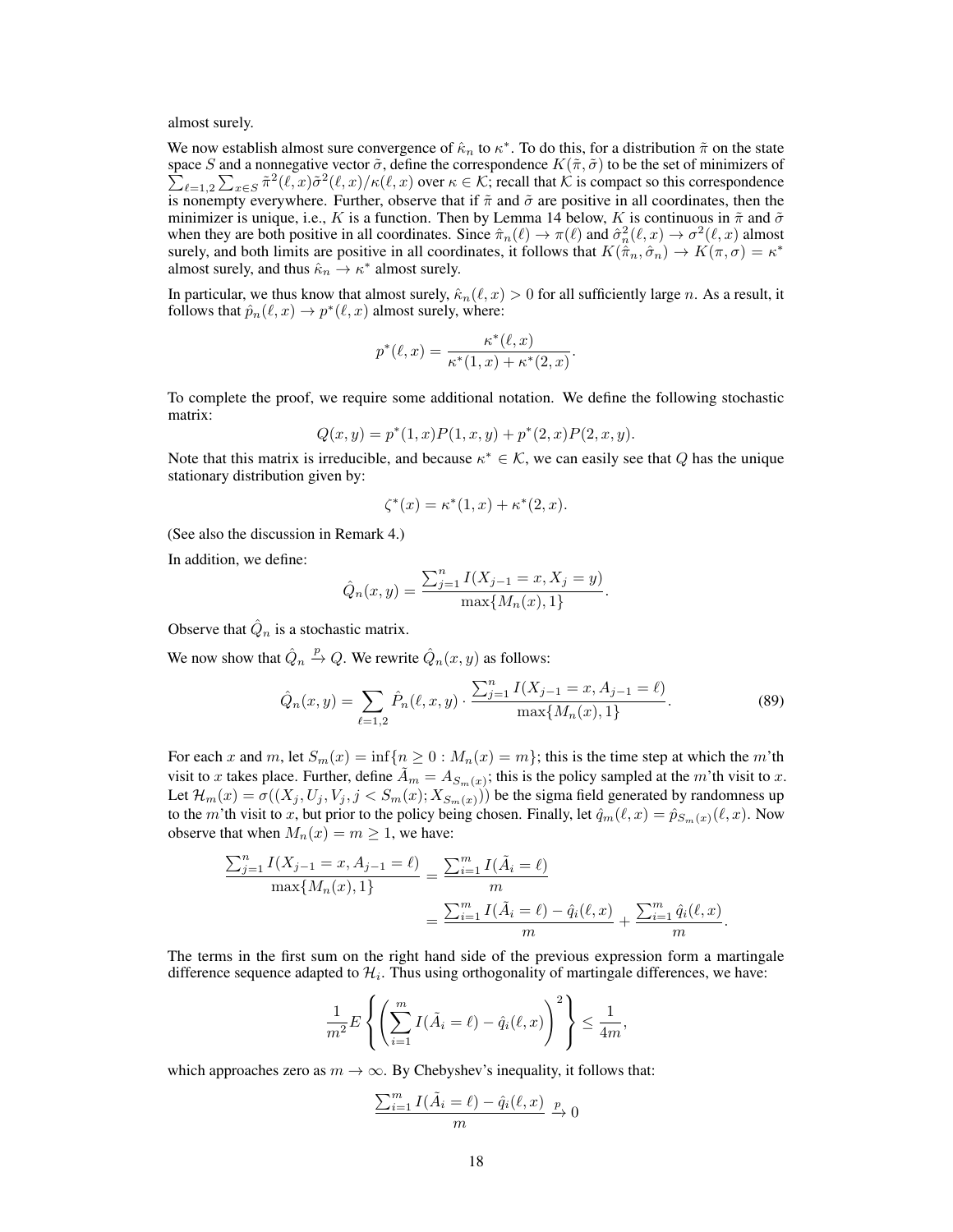as  $m \to \infty$ . On the other hand, note that since  $M_n(x) \to \infty$  almost surely, we also know that  $S_m(x) \to \infty$  as  $m \to \infty$  almost surely. Thus it follows that:

$$
\frac{\sum_{i=1}^{m} \hat{q}_i(\ell, x)}{m} \to p^*(\ell, x)
$$

almost surely as  $m \to \infty$ , and thus in probability as well. Combining these insights, we conclude that:

$$
\frac{\sum_{j=1}^{n} I(X_{j-1} = x, A_{j-1} = \ell)}{\max\{M_n(x), 1\}} \xrightarrow{p} p^*(\ell, x)
$$

as  $n \to \infty$ , and so returning to [\(89\)](#page-17-0), we find that:

$$
\hat{Q}_n(x,y) \xrightarrow{p} \sum_{\ell=1,2} p^*(\ell,x) P(\ell,x,y) = Q(x,y).
$$

Next, observe that:

$$
\frac{M_n(x)}{n} = \frac{\sum_{j=1}^n I(X_j = x)}{n} + \frac{I(X_0 = x) - I(X_n = x)}{n}
$$

$$
= \left(\sum_{y \in S} \hat{Q}_n(x, y) \cdot \frac{\max\{M_n(y), 1\}}{n}\right) + O_p\left(\frac{1}{n}\right).
$$

Since  $M_n(x) \to \infty$  almost surely, in what follows we condition on  $M_n(x) \geq 1$  for all x and thus ignore the " P  $max$ " on the right hand side in the preceding expression. Note that for all  $n$ ,  $x \in S M_n(x) = n$ . Thus using a compactness argument analogous to that used to establish [\(23\)](#page-4-8), it follows that:

<span id="page-18-0"></span>
$$
\frac{M_n(n)}{n} \xrightarrow{p} \zeta^*(x).
$$

We can now complete the proof of the theorem. We have:

$$
\frac{1}{n}\Gamma_n(\ell,x) = \frac{1}{n}\sum_{j=0}^{n-1} I(X_j = x, A_j = \ell)
$$
\n
$$
= \frac{1}{n}\sum_{j=0}^{n-1} I(X_j = x)p^*(\ell, x) + \frac{1}{n}\sum_{j=0}^{n-1} I(X_j = x)(\hat{p}_j(\ell, x) - p^*(\ell, x))
$$
\n
$$
+ \frac{1}{n}\sum_{j=0}^{n-1} I(X_j = x)\big(I(A_j = \ell) - \hat{p}_j(\ell, x)\big) \tag{90}
$$

Because  $I(X_j = x) (I(A_j = \ell) - \hat{p}_j(\ell, x))$  is a martingale difference measurable with respect to  $\mathcal{G}_j$ , orthogonality of martingale differences implies that

$$
E\left\{ \left( \frac{1}{n} \sum_{j=1}^{n} I(X_j = x) \big( I(A_j = \ell) - \hat{p}_j(\ell, x) \big) \right)^2 \right\} \tag{91}
$$

$$
\leq E\left\{\frac{1}{4}\cdot\frac{1}{n^2}\Gamma_n(\ell,x)\right\} \leq \frac{1}{4n} \tag{92}
$$

$$
\to 0 \tag{93}
$$

as  $n \to \infty$ . Therefore, by Chebyshev's inequality

$$
\frac{1}{n}\sum_{j=0}^{n-1} I(X_j = x) \big( I(A_j = \ell) - \hat{p}_j(\ell, x) \big) \xrightarrow{p} 0 \tag{94}
$$

as  $n \to \infty$ . Also, since  $\hat{p}_n(\ell, x) \to p^*(\ell, x)$  almost surely, we have:

$$
\frac{1}{n}\sum_{j=0}^{n-1} I(X_j = x) \big(\hat{p}_j(\ell, x) - p^*(\ell, x)\big) \xrightarrow{p} 0. \tag{95}
$$